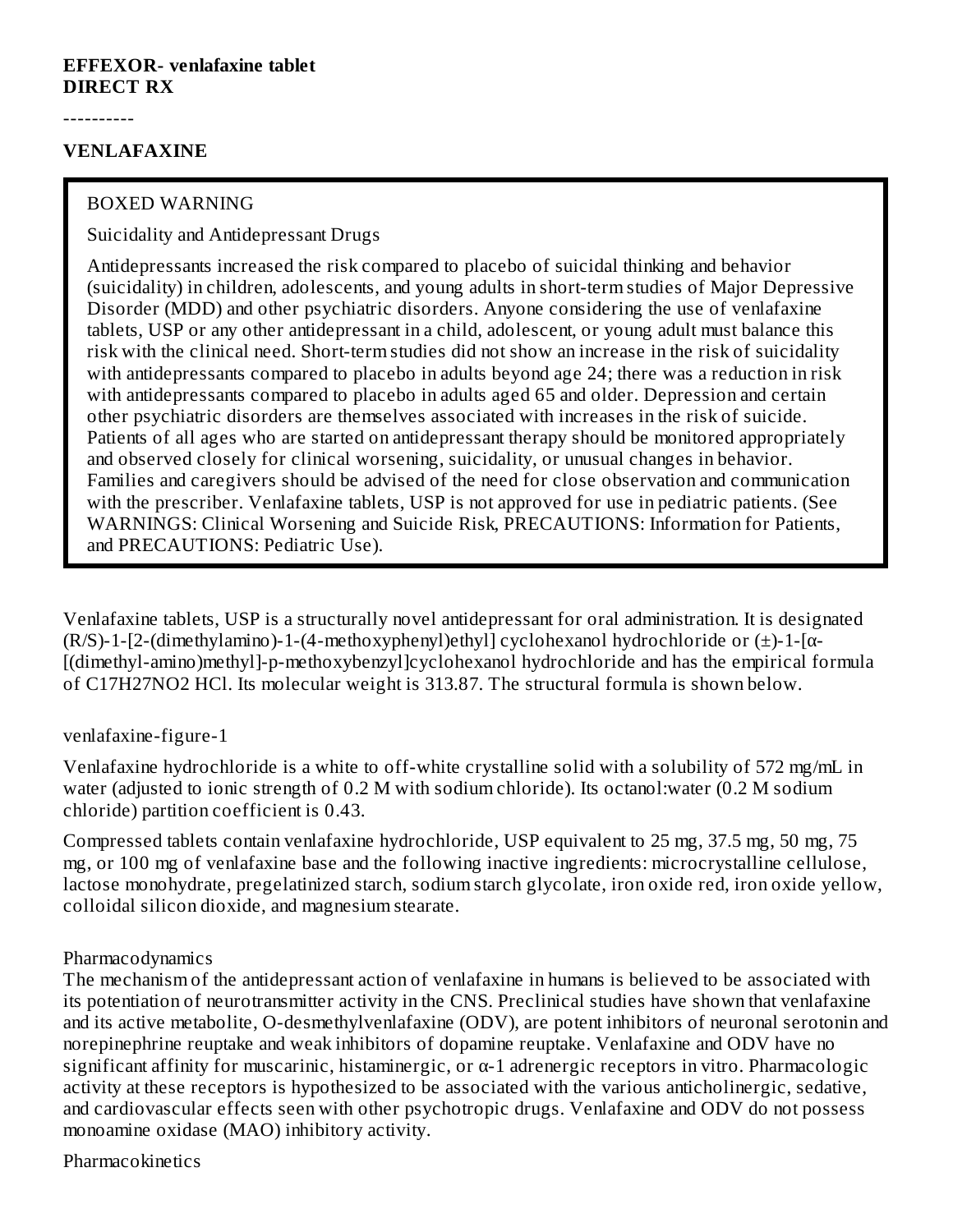Venlafaxine is well absorbed and extensively metabolized in the liver. O-desmethylvenlafaxine (ODV) is the only major active metabolite. On the basis of mass balance studies, at least 92% of a single dose of venlafaxine is absorbed. Approximately 87% of a venlafaxine dose is recovered in the urine within 48 hours as either unchanged venlafaxine (5%), unconjugated ODV (29%), conjugated ODV (26%), or other minor inactive metabolites (27%). Renal elimination of venlafaxine and its metabolites is the primary route of excretion. The relative bioavailability of venlafaxine from a tablet was 100% when compared to an oral solution. Food has no significant effect on the absorption of venlafaxine or on the formation of ODV.

The degree of binding of venlafaxine to human plasma is  $27% \pm 2%$  at concentrations ranging from 2.5 to 2215 ng/mL. The degree of ODV binding to human plasma is 30%  $\pm$  12% at concentrations ranging from 100 to 500 ng/mL. Protein-binding-induced drug interactions with venlafaxine are not expected.

Steady-state concentrations of both venlafaxine and ODV in plasma were attained within 3 days of multiple-dose therapy. Venlafaxine and ODV exhibited linear kinetics over the dose range of 75 to 450 mg total dose per day (administered on a q8h schedule). Plasma clearance, elimination half-life and steady-state volume of distribution were unaltered for both venlafaxine and ODV after multiple-dosing. Mean  $\pm$  SD steady-state plasma clearance of venlafaxine and ODV is 1.3  $\pm$  0.6 and 0.4  $\pm$  0.2 L/h/kg, respectively; elimination half-life is  $5 \pm 2$  and  $11 \pm 2$  hours, respectively; and steady-state volume of distribution is 7.5  $\pm$  3.7 L/kg and 5.7  $\pm$  1.8 L/kg, respectively. When equal daily doses of venlafaxine were administered as either b.i.d. or t.i.d. regimens, the drug exposure (AUC) and fluctuation in plasma levels of venlafaxine and ODV were comparable following both regimens.

## Age and Gender

A pharmacokinetic analysis of 404 venlafaxine-treated patients from two studies involving both b.i.d. and t.i.d. regimens showed that dose-normalized trough plasma levels of either venlafaxine or ODV were unaltered due to age or gender differences. Dosage adjustment based upon the age or gender of a patient is generally not necessary (see DOSAGE AND ADMINISTRATION).

## Liver Disease

In 9 subjects with hepatic cirrhosis, the pharmacokinetic disposition of both venlafaxine and ODV was significantly altered after oral administration of venlafaxine. Venlafaxine elimination half-life was prolonged by about 30%, and clearance decreased by about 50% in cirrhotic subjects compared to normal subjects. ODV elimination half-life was prolonged by about 60% and clearance decreased by about 30% in cirrhotic subjects compared to normal subjects. A large degree of intersubject variability was noted. Three patients with more severe cirrhosis had a more substantial decrease in venlafaxine clearance (about 90%) compared to normal subjects.

In a second study, venlafaxine was administered orally and intravenously in normal ( $n = 21$ ) subjects, and in Child-Pugh A ( $n = 8$ ) and Child-Pugh B ( $n = 11$ ) subjects (mildly and moderately impaired, respectively). Venlafaxine oral bioavailability was increased 2 to 3 fold, oral elimination half-life was approximately twice as long and oral clearance was reduced by more than half, compared to normal subjects. In hepatically impaired subjects, ODV oral elimination half-life was prolonged by about 40%, while oral clearance for ODV was similar to that for normal subjects. A large degree of intersubject variability was noted.

Dosage adjustment is necessary in these hepatically impaired patients (see DOSAGE AND ADMINISTRATION).

## Renal Disease

In a renal impairment study, venlafaxine elimination half-life after oral administration was prolonged by about 50% and clearance was reduced by about 24% in renally impaired patients (GFR = 10 to 70 mL/min), compared to normal subjects. In dialysis patients, venlafaxine elimination half-life was prolonged by about 180% and clearance was reduced by about 57% compared to normal subjects. Similarly, ODV elimination half-life was prolonged by about 40% although clearance was unchanged in patients with renal impairment (GFR = 10 to 70 mL/min) compared to normal subjects. In dialysis patients, ODV elimination half-life was prolonged by about 142% and clearance was reduced by about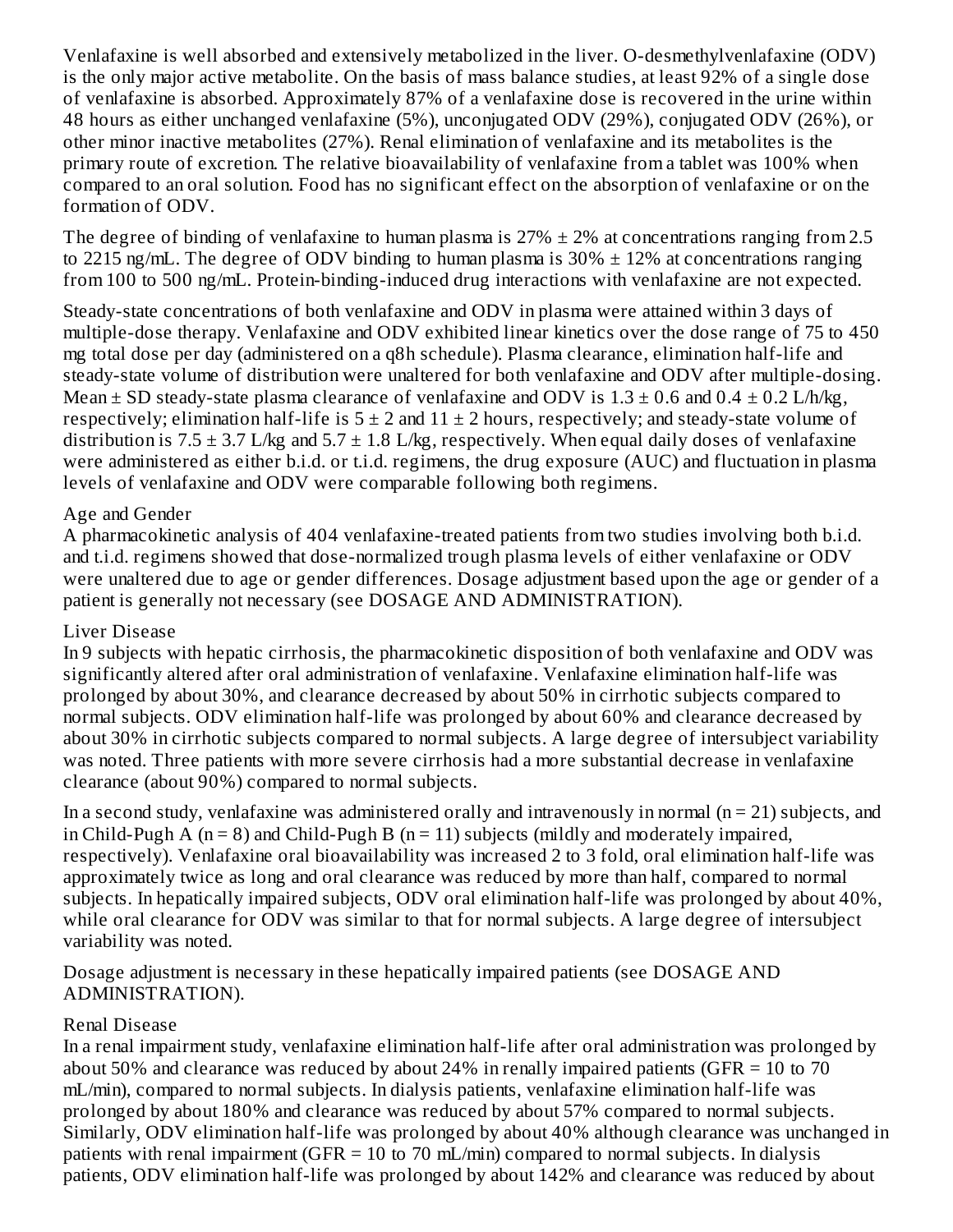56%, compared to normal subjects. A large degree of intersubject variability was noted.

Dosage adjustment is necessary in these patients (see DOSAGE AND ADMINISTRATION).

The efficacy of venlafaxine tablets, USP as a treatment for major depressive disorder was established in 5 placebo-controlled, short-term trials. Four of these were 6 week trials in adult outpatients meeting DSM-III or DSM-III-R criteria for major depression: two involving dose titration with venlafaxine tablets, USP in a range of 75 to 225 mg/day (t.i.d. schedule), the third involving fixed venlafaxine tablets, USP doses of 75, 225, and 375 mg/day (t.i.d. schedule), and the fourth involving doses of 25, 75, and 200 mg/day (b.i.d. schedule). The fifth was a 4 week study of adult inpatients meeting DSM-III-R criteria for major depression with melancholia whose venlafaxine tablets, USP doses were titrated in a range of 150 to 375 mg/day (t.i.d. schedule). In these 5 studies, venlafaxine tablets, USP was shown to be significantly superior to placebo on at least 2 of the following 3 measures: Hamilton Depression Rating Scale (total score), Hamilton depressed mood item, and Clinical Global Impression-Severity of Illness rating. Doses from 75 to 225 mg/day were superior to placebo in outpatient studies and a mean dose of about 350 mg/day was effective in inpatients. Data from the 2 fixed-dose outpatient studies were suggestive of a dose-response relationship in the range of 75 to 225 mg/day. There was no suggestion of increased response with doses greater than 225 mg/day.

While there were no efficacy studies focusing specifically on an elderly population, elderly patients were included among the patients studied. Overall, approximately 2/3 of all patients in these trials were women. Exploratory analyses for age and gender effects on outcome did not suggest any differential responsiveness on the basis of age or sex.

In one longer-term study, adult outpatients meeting DSM-IV criteria for major depressive disorder who had responded during an 8 week open trial on venlafaxine hydrochloride extended-release capsules (75, 150, or 225 mg, qAM) were randomized to continuation of their same venlafaxine hydrochloride extended-release capsule dose or to placebo, for up to 26 weeks of observation for relapse. Response during the open phase was defined as a CGI Severity of Illness item score of  $\leq$  3 and a HAM-D-21 total score of ≤ 10 at the day 56 evaluation. Relapse during the double-blind phase was defined as follows: (1) a reappearance of major depressive disorder as defined by DSM-IV criteria and a CGI Severity of Illness item score of  $\geq 4$  (moderately ill), (2) 2 consecutive CGI Severity of Illness item scores of  $\geq 4$ , or (3) a final CGI Severity of Illness item score of  $\geq$  4 for any patient who withdrew from the study for any reason. Patients receiving continued venlafaxine hydrochloride extended-release capsule treatment experienced significantly lower relapse rates over the subsequent 26 weeks compared with those receiving placebo.

In a second longer-term trial, adult outpatients meeting DSM-III-R criteria for major depression, recurrent type, who had responded (HAM-D-21 total score  $\leq$  12 at the day 56 evaluation) and continued to be improved [defined as the following criteria being met for days 56 through 180: (1) no HAM-D-21 total score  $\geq 20$ ; (2) no more than 2 HAM-D-21 total scores  $>10$ ; and (3) no single CGI Severity of Illness item score  $\geq 4$  (moderately ill)] during an initial 26 weeks of treatment on venlafaxine tablets, USP (100 to 200 mg/day, on a b.i.d. schedule) were randomized to continuation of their same venlafaxine tablets, USP dose or to placebo. The follow-up period to observe patients for relapse, defined as a CGI Severity of Illness item score  $\geq 4$ , was for up to 52 weeks. Patients receiving continued venlafaxine tablets, USP treatment experienced significantly lower relapse rates over the subsequent 52 weeks compared with those receiving placebo.

Venlafaxine tablets, USP is indicated for the treatment of major depressive disorder.

The efficacy of venlafaxine tablets, USP in the treatment of major depressive disorder was established in 6 week controlled trials of adult outpatients whose diagnoses corresponded most closely to the DSM-III or DSM-III-R category of major depression and in a 4 week controlled trial of inpatients meeting diagnostic criteria for major depression with melancholia (see CLINICAL TRIALS).

A major depressive episode implies a prominent and relatively persistent depressed or dysphoric mood that usually interferes with daily functioning (nearly every day for at least 2 weeks); it should include at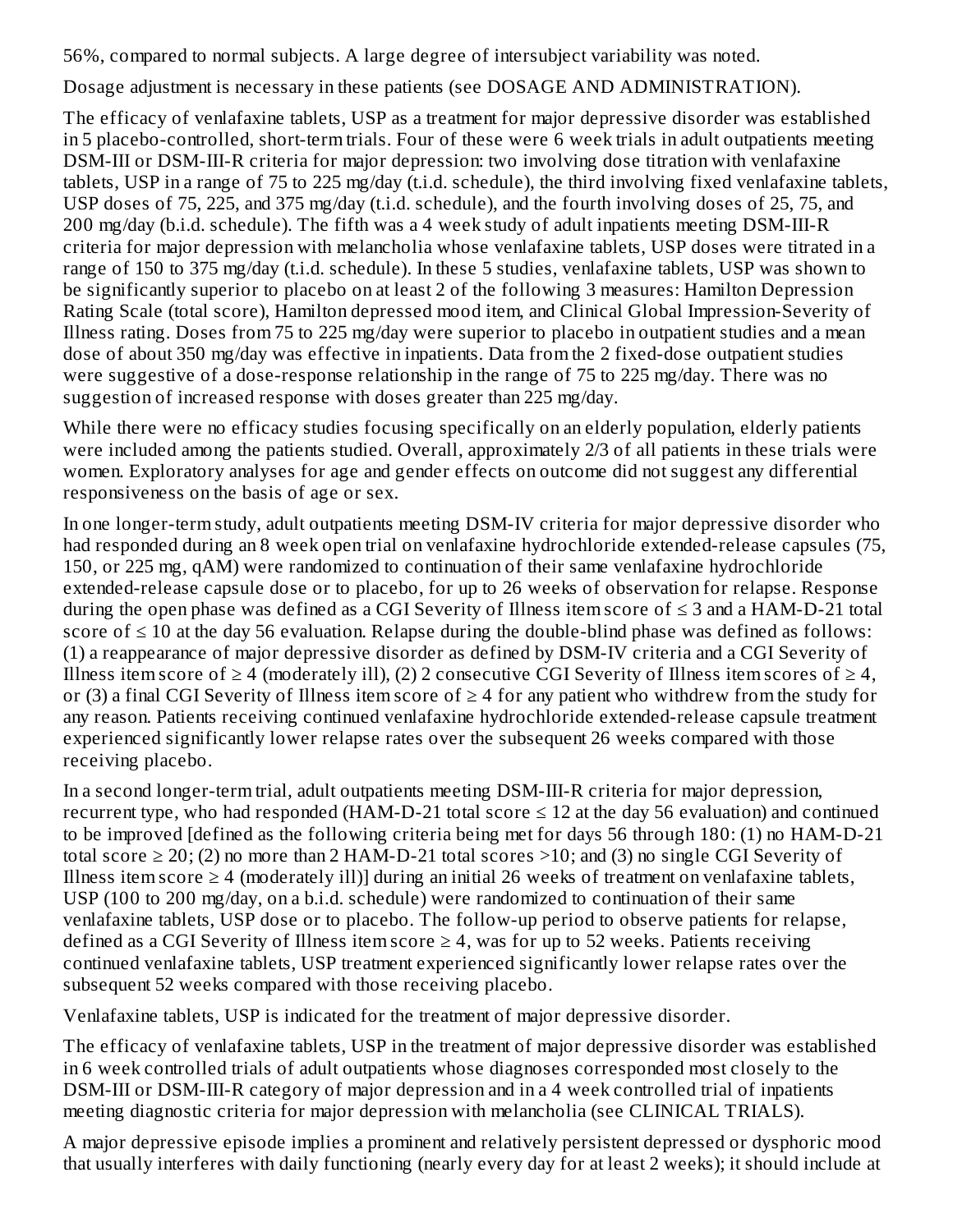least 4 of the following 8 symptoms: change in appetite, change in sleep, psychomotor agitation or retardation, loss of interest in usual activities or decrease in sexual drive, increased fatigue, feelings of guilt or worthlessness, slowed thinking or impaired concentration, and a suicide attempt or suicidal ideation.

The efficacy of venlafaxine hydrochloride extended-release capsules in maintaining an antidepressant response for up to 26 weeks following 8 weeks of acute treatment was demonstrated in a placebocontrolled trial. The efficacy of venlafaxine tablets, USP in maintaining an antidepressant response in patients with recurrent depression who had responded and continued to be improved during an initial 26 weeks of treatment and were then followed for a period of up to 52 weeks was demonstrated in a second placebo-controlled trial (see CLINICAL TRIALS). Nevertheless, the physician who elects to use venlafaxine tablets, USP/venlafaxine hydrochloride extended-release capsules for extended periods should periodically re-evaluate the long-term usefulness of the drug for the individual patient.

#### Hypersensitivity to venlafaxine hydrochloride or to any excipients in the formulation.

The use of MAOIs intended to treat psychiatric disorders with Venlafaxine tablets, USP or within 7 days of stopping treatment with venlafaxine tablets, USP is contraindicated because of an increased risk of serotonin syndrome. The use of Venlafaxine tablets, USP within 14 days of stopping an MAOI intended to treat psychiatric disorders is also contraindicated (see WARNINGS and DOSAGE AND ADMINISTRATION).

Starting venlafaxine tablets, USP in a patient who is being treated with MAOIs such as linezolid or intravenous methylene blue is also contraindicated because of an increased risk of serotonin syndrome (see WARNINGS and DOSAGE AND ADMINISTRATION).

## Clinical Worsening and Suicide Risk

Patients with major depressive disorder (MDD), both adult and pediatric, may experience worsening of their depression and/or the emergence of suicidal ideation and behavior (suicidality) or unusual changes in behavior, whether or not they are taking antidepressant medications, and this risk may persist until significant remission occurs. Suicide is a known risk of depression and certain other psychiatric disorders, and these disorders themselves are the strongest predictors of suicide. There has been a long standing concern, however, that antidepressants may have a role in inducing worsening of depression and the emergence of suicidality in certain patients during the early phases of treatment. Pooled analyses of short-term placebo-controlled trials of antidepressant drugs (SSRIs and others) showed that these drugs increase the risk of suicidal thinking and behavior (suicidality) in children, adolescents, and young adults (ages 18 to 24) with major depressive disorder (MDD) and other psychiatric disorders. Short-term studies did not show an increase in the risk of suicidality with antidepressants compared to placebo in adults beyond age 24; there was a reduction with antidepressants compared to placebo in adults aged 65 and older.

The pooled analyses of placebo-controlled trials in children and adolescents with MDD, obsessive compulsive disorder (OCD), or other psychiatric disorders included a total of 24 short-term trials of 9 antidepressant drugs in over 4400 patients. The pooled analyses of placebo-controlled trials in adults with MDD or other psychiatric disorders included a total of 295 short-term trials (median duration of 2 months) of 11 antidepressant drugs in over 77,000 patients. There was considerable variation in risk of suicidality among drugs, but a tendency toward an increase in the younger patients for almost all drugs studied. There were differences in absolute risk of suicidality across the different indications, with the highest incidence in MDD. The risk differences (drug vs placebo), however, were relatively stable within age strata and across indications. These risk differences (drug-placebo difference in the number of cases of suicidality per 1000 patients treated) are provided in Table 1.

Table 1: Age Range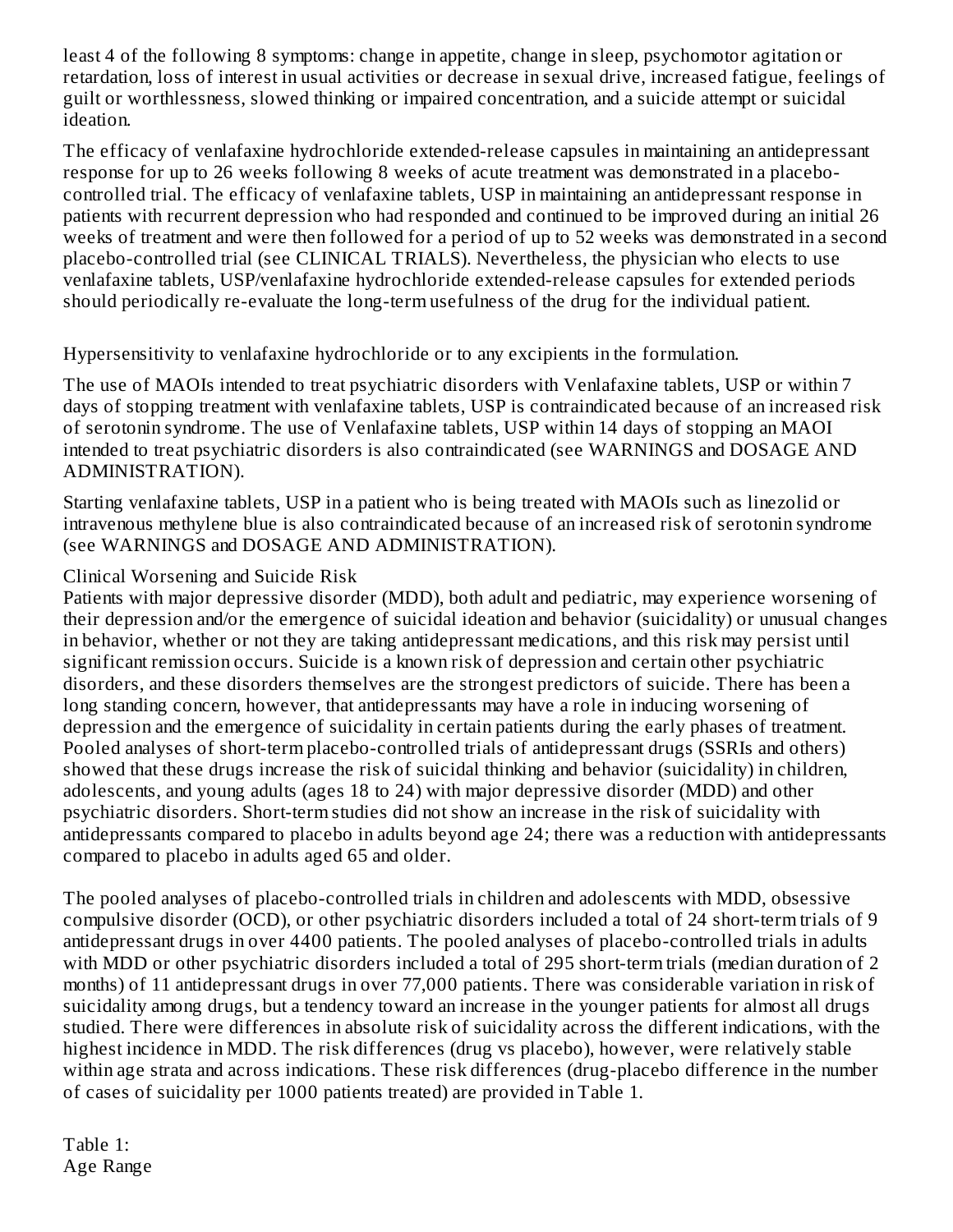Drug-Placebo Difference in Number of Cases of Suicidality per 1000 Patients Treated

Increases Compared to Placebo  $< 18$ 14 additional cases 18 to 24 5 additional cases

Decreases Compared to Placebo 25 to 64 1 fewer case ≥65 6 fewer cases

No suicides occurred in any of the pediatric trials. There were suicides in the adult trials, but the number was not sufficient to reach any conclusion about drug effect on suicide.

It is unknown whether the suicidality risk extends to longer-term use, i.e., beyond several months. However, there is substantial evidence from placebo-controlled maintenance trials in adults with depression that the use of antidepressants can delay the recurrence of depression.

All patients being treated with antidepressants for any indication should be monitored appropriately and observed closely for clinical worsening, suicidality, and unusual changes in behavior, especially during the initial few months of a course of drug therapy, or at times of dose changes, either increases or decreases.

The following symptoms, anxiety, agitation, panic attacks, insomnia, irritability, hostility, aggressiveness, impulsivity, akathisia (psychomotor restlessness), hypomania, and mania, have been reported in adult and pediatric patients being treated with antidepressants for major depressive disorder as well as for other indications, both psychiatric and nonpsychiatric. Although a causal link between the emergence of such symptoms and either the worsening of depression and/or the emergence of suicidal impulses has not been established, there is concern that such symptoms may represent precursors to emerging suicidality.

Consideration should be given to changing the therapeutic regimen, including possibly discontinuing the medication, in patients whose depression is persistently worse, or who are experiencing emergent suicidality or symptoms that might be precursors to worsening depression or suicidality, especially if these symptoms are severe, abrupt in onset, or were not part of the patient's presenting symptoms.

If the decision has been made to discontinue treatment, medication should be tapered, as rapidly as is feasible, but with recognition that abrupt discontinuation can be associated with certain symptoms (see PRECAUTIONS and DOSAGE AND ADMINISTRATION, Discontinuing Venlafaxine Tablets, USP, for a description of the risks of discontinuation of venlafaxine tablets, USP).

Families and caregivers of patients being treated with antidepressants for major depressive disorder or other indications, both psychiatric and nonpsychiatric, should be alerted about the need to monitor patients for the emergence of agitation, irritability, unusual changes in behavior, and the other symptoms described above, as well as the emergence of suicidality, and to report such symptoms immediately to healthcare providers. Such monitoring should include daily observation by families and caregivers. Prescriptions for venlafaxine tablets, USP should be written for the smallest quantity of tablets consistent with good patient management, in order to reduce the risk of overdose.

Screening Patients for Bipolar Disorder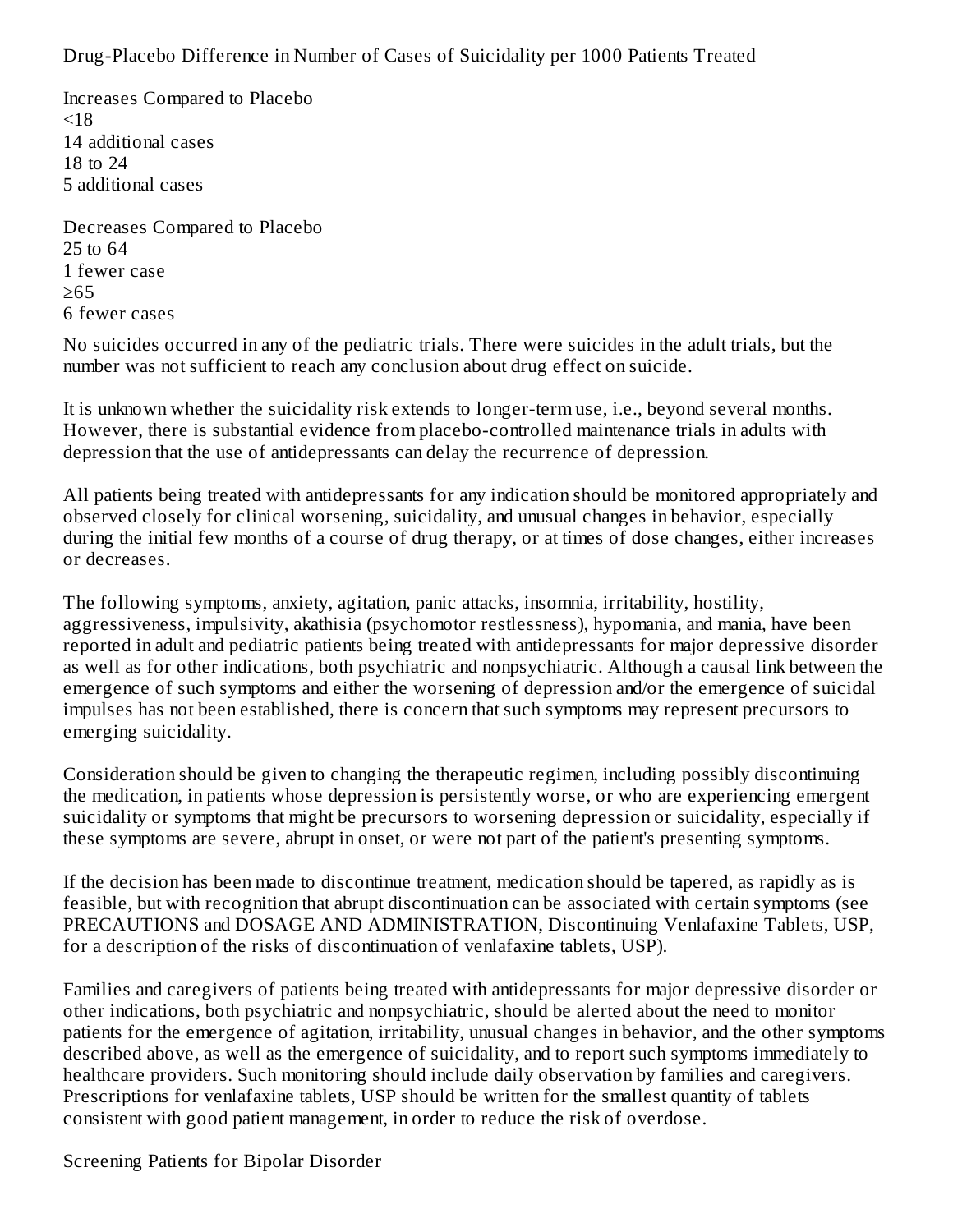A major depressive episode may be the initial presentation of bipolar disorder. It is generally believed (though not established in controlled trials) that treating such an episode with an antidepressant alone may increase the likelihood of precipitation of a mixed/manic episode in patients at risk for bipolar disorder. Whether any of the symptoms described above represent such a conversion is unknown. However, prior to initiating treatment with an antidepressant, patients with depressive symptoms should be adequately screened to determine if they are at risk for bipolar disorder; such screening should include a detailed psychiatric history, including a family history of suicide, bipolar disorder, and depression. It should be noted that venlafaxine tablets, USP are not approved for use in treating bipolar depression.

#### Serotonin Syndrome

The development of a potentially life-threatening serotonin syndrome has been reported with SNRIs and SSRIs, including venlafaxine tablets, USP, alone but particularly with concomitant use of other serotonergic drugs (including triptans, tricyclic antidepressants, fentanyl, lithium, tramadol, tryptophan, buspirone, and St. John's Wort) and with drugs that impair metabolism of serotonin (in particular, MAOIs, both those intended to treat psychiatric disorders and also others, such as linezolid and intravenous methylene blue).

Serotonin syndrome symptoms may include mental status changes (e.g., agitation, hallucinations, delirium, and coma), autonomic instability (e.g., tachycardia, labile blood pressure, dizziness, diaphoresis, flushing, hyperthermia), neuromuscular symptoms (e.g., tremor, rigidity, myoclonus, hyperreflexia, incoordination), seizures, and/or gastrointestinal symptoms (e.g., nausea, vomiting, diarrhea). Patients should be monitored for the emergence of serotonin syndrome.

The concomitant use of venlafaxine tablets, USP with MAOIs intended to treat psychiatric disorders is contraindicated. Venlafaxine tablets, USP should also not be started in a patient who is being treated with MAOIs such as linezolid or intravenous methylene blue. All reports with methylene blue that provided information on the route of administration involved intravenous administration in the dose range of 1 mg/kg to 8 mg/kg. No reports involved the administration of methylene blue by other routes (such as oral tablets or local tissue injection) or at lower doses. There may be circumstances when it is necessary to initiate treatment with a MAOI such as linezolid or intravenous methylene blue in a patient taking venlafaxine tablets, USP. Venlafaxine tablets, USP should be discontinued before initiating treatment with the MAOI (see CONTRAINDICATIONS and DOSAGE AND ADMINISTRATION).

If concomitant use of venlafaxine tablets, USP with other serotonergic drugs, including triptans, tricyclic antidepressants, fentanyl, lithium, tramadol, buspirone, tryptophan, and St. John's Wort is clinically warranted, patients should be made aware of a potential increased risk of serotonin syndrome, particularly during treatment initiation and dose increases.

Treatment with venlafaxine tablets, USP and any concomitant serotonergic agents should be discontinued immediately if the above events occur and supportive symptomatic treatment should be initiated.

#### Angle-Closure Glaucoma

The pupillary dilation that occurs following use of many antidepressant drugs including venlafaxine tablets, USP may trigger an angle closure attack in a patient with anatomically narrow angles who does not have a patent iridectomy.

#### Sustained Hypertension

Venlafaxine treatment is associated with sustained increases in blood pressure in some patients. (1) In a premarketing study comparing three fixed doses of venlafaxine (75, 225, and 375 mg/day) and placebo, a mean increase in supine diastolic blood pressure (SDBP) of 7.2 mm Hg was seen in the 375 mg/day group at week 6 compared to essentially no changes in the 75 and 225 mg/day groups and a mean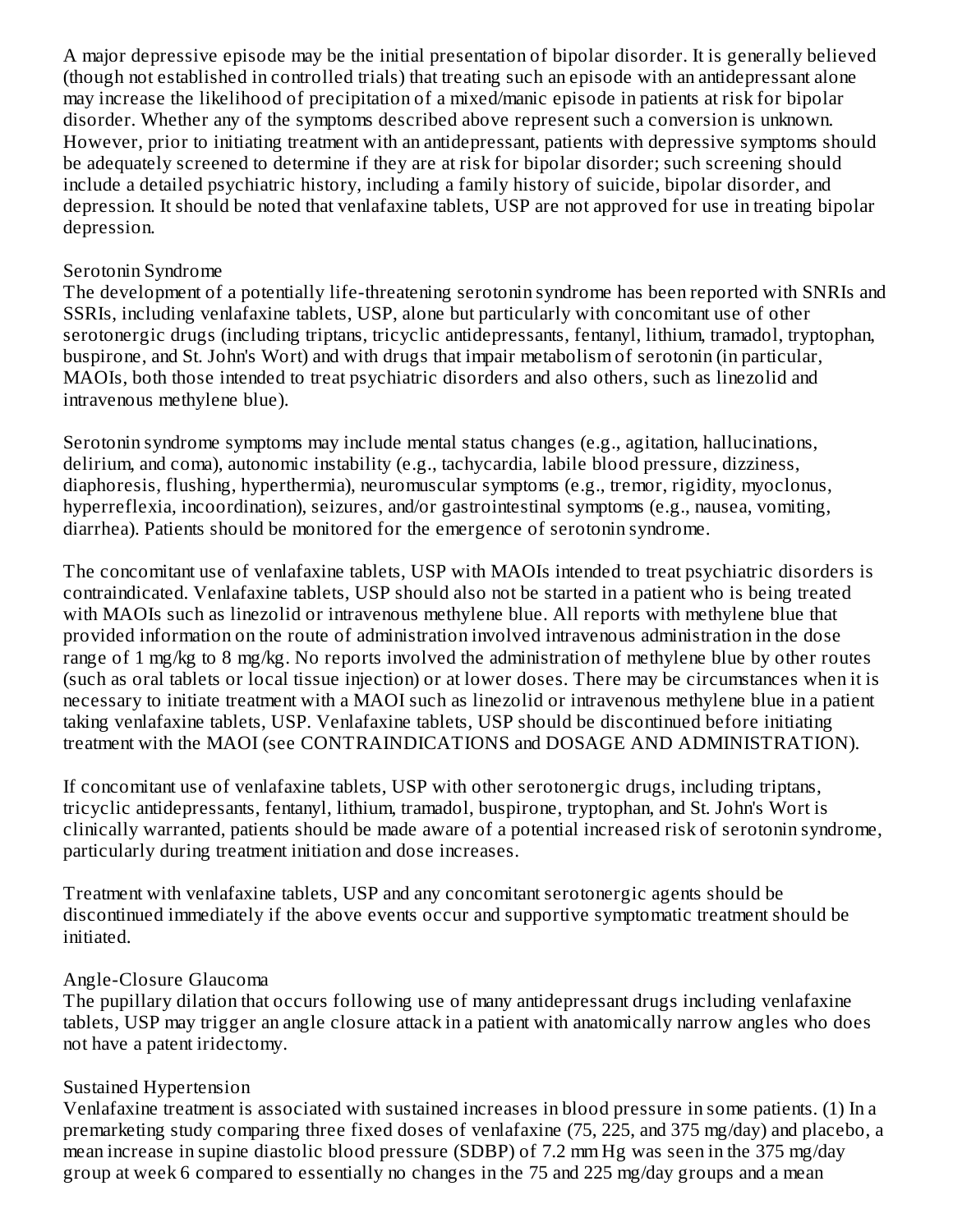decrease in SDBP of 2.2 mm Hg in the placebo group. (2) An analysis for patients meeting criteria for sustained hypertension (defined as treatment-emergent SDBP  $\geq$  90 mm Hg and  $\geq$  10 mm Hg above baseline for 3 consecutive visits) revealed a dose-dependent increase in the incidence of sustained hypertension for venlafaxine:

Probability of Sustained Elevation in SDBP (Pool of Premarketing Venlafaxine Studies) Treatment Group Incidence of Sustained Elevation in SDBP Venlafaxine

 $< 100$  mg/day 3% 101 to 200 mg/day 5% 201 to 300 mg/day 7%  $> 300$  mg/day 13% Placebo 2%

An analysis of the patients with sustained hypertension and the 19 venlafaxine patients who were discontinued from treatment because of hypertension (<1% of total venlafaxine-treated group) revealed that most of the blood pressure increases were in a modest range (10 to 15 mm Hg, SDBP). Nevertheless, sustained increases of this magnitude could have adverse consequences. Cases of elevated blood pressure requiring immediate treatment have been reported in postmarketing experience. Preexisting hypertension should be controlled before treatment with venlafaxine. It is recommended that patients receiving venlafaxine have regular monitoring of blood pressure. For patients who experience a sustained increase in blood pressure while receiving venlafaxine, either dose reduction or discontinuation should be considered.

## Mydriasis

Mydriasis has been reported in association with venlafaxine; therefore patients at risk of acute narrowangle glaucoma (angle-closure glaucoma) should be monitored (see PRECAUTIONS, Information for Patients).

#### General Precautions

## Discontinuation of Treatment with Venlafaxine Tablets, USP

Discontinuation symptoms have been systematically evaluated in patients taking venlafaxine, to include prospective analyses of clinical trials in Generalized Anxiety Disorder and retrospective surveys of trials in major depressive disorder. Abrupt discontinuation or dose reduction of venlafaxine at various doses has been found to be associated with the appearance of new symptoms, the frequency of which increased with increased dose level and with longer duration of treatment. Reported symptoms include agitation, anorexia, anxiety, confusion, impaired coordination and balance, diarrhea, dizziness, dry mouth, dysphoric mood, fasciculation, fatigue, flu-like symptoms, headaches, hypomania, insomnia, nausea, nervousness, nightmares, sensory disturbances (including shock-like electrical sensations), somnolence, sweating, tremor, vertigo, and vomiting.

During marketing of venlafaxine tablets, USP, other SNRIs (Serotonin and Norepinephrine Reuptake Inhibitors), and SSRIs (Selective Serotonin Reuptake Inhibitors), there have been spontaneous reports of adverse events occurring upon discontinuation of these drugs, particularly when abrupt, including the following: dysphoric mood, irritability, agitation, dizziness, sensory disturbances (e.g. paresthesias such as electric shock sensations), anxiety, confusion, headache, lethargy, emotional lability, insomnia, hypomania, tinnitus, and seizures. While these events are generally self-limiting, there have been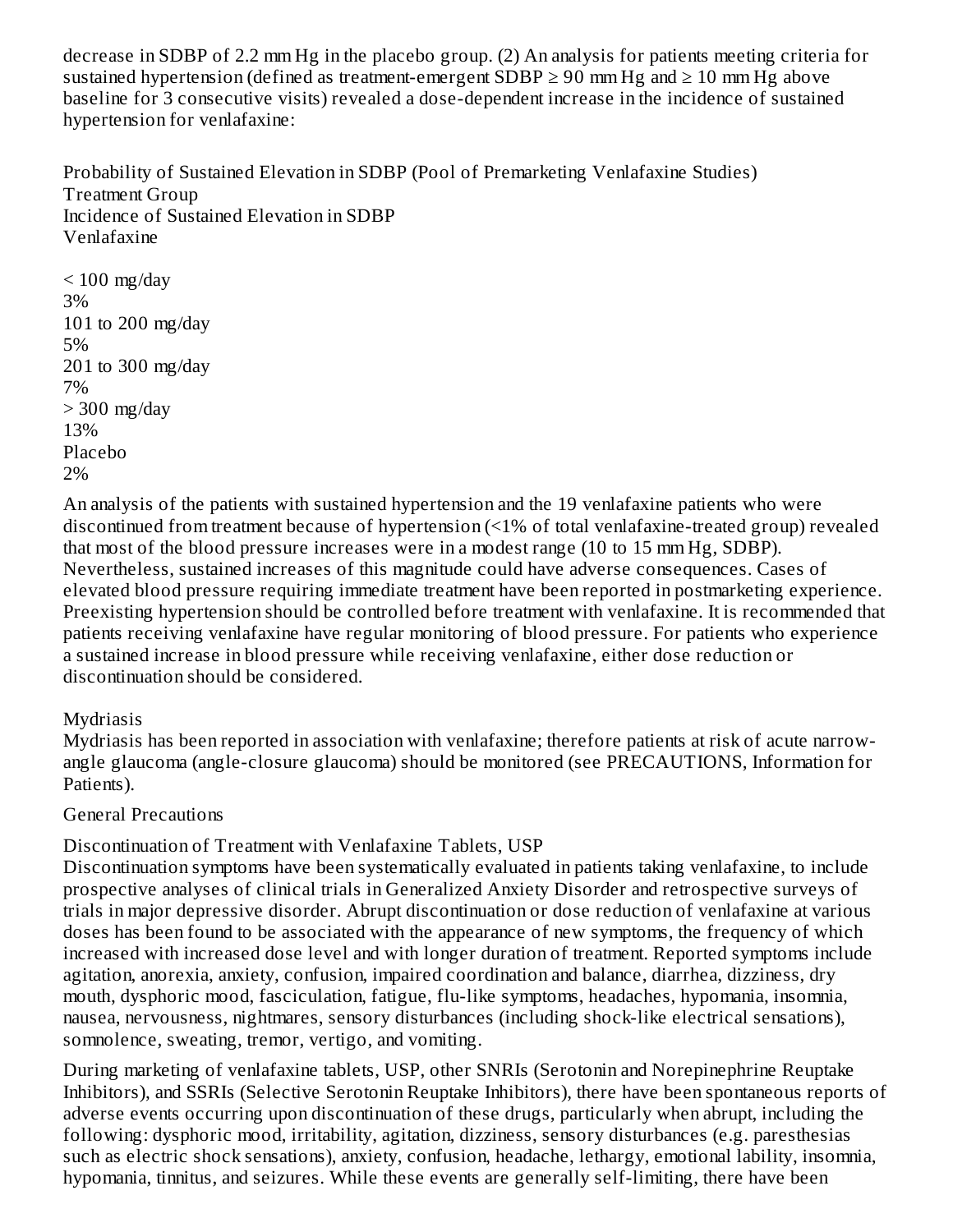reports of serious discontinuation symptoms.

Patients should be monitored for these symptoms when discontinuing treatment with venlafaxine tablets, USP. A gradual reduction in the dose rather than abrupt cessation is recommended whenever possible. If intolerable symptoms occur following a decrease in the dose or upon discontinuation of treatment, then resuming the previously prescribed dose may be considered. Subsequently, the physician may continue decreasing the dose but at a more gradual rate (see DOSAGE AND ADMINISTRATION).

## Anxiety and Insomnia

Treatment-emergent anxiety, nervousness, and insomnia were more commonly reported for venlafaxinetreated patients compared to placebo-treated patients in a pooled analysis of short-term, double-blind, placebo-controlled depression studies:

| Venlafaxine                        |
|------------------------------------|
| Placebo                            |
| Symptom<br>$n = 1033$<br>$n = 609$ |
| Anxiety<br>6%<br>3%                |
| <b>Nervousness</b><br>13%<br>6%    |
| Insomnia<br>18%<br>10%             |

Anxiety, nervousness, and insomnia led to drug discontinuation in 2%, 2%, and 3%, respectively, of the patients treated with venlafaxine in the Phase 2 and Phase 3 depression studies.

Changes in Weight

Adult Patients

A dose-dependent weight loss was noted in patients treated with venlafaxine for several weeks. A loss of 5% or more of body weight occurred in 6% of patients treated with venlafaxine compared with 1% of patients treated with placebo and 3% of patients treated with another antidepressant. However, discontinuation for weight loss associated with venlafaxine was uncommon (0.1% of venlafaxinetreated patients in the Phase 2 and Phase 3 depression trials).

The safety and efficacy of venlafaxine therapy in combination with weight loss agents, including phentermine, have not been established. Coadministration of venlafaxine tablets, USP and weight loss agents is not recommended. Venlafaxine tablets, USP is not indicated for weight loss alone or in combination with other products.

# Pediatric Patients

Weight loss has been observed in pediatric patients (ages 6 to 17) receiving venlafaxine hydrochloride extended-release capsules. In a pooled analysis of four eight-week, double-blind, placebo-controlled, flexible dose outpatient trials for major depressive disorder (MDD) and generalized anxiety disorder (GAD), venlafaxine hydrochloride extended-release capsule-treated patients lost an average of 0.45 kg  $(n = 333)$ , while placebo-treated patients gained an average of 0.77 kg  $(n = 333)$ . More patients treated with venlafaxine hydrochloride extended-release capsules than with placebo experienced a weight loss of at least 3.5% in both the MDD and the GAD studies (18% of venlafaxine hydrochloride extendedrelease capsule-treated patients vs. 3.6% of placebo-treated patients; p<0.001). Weight loss was not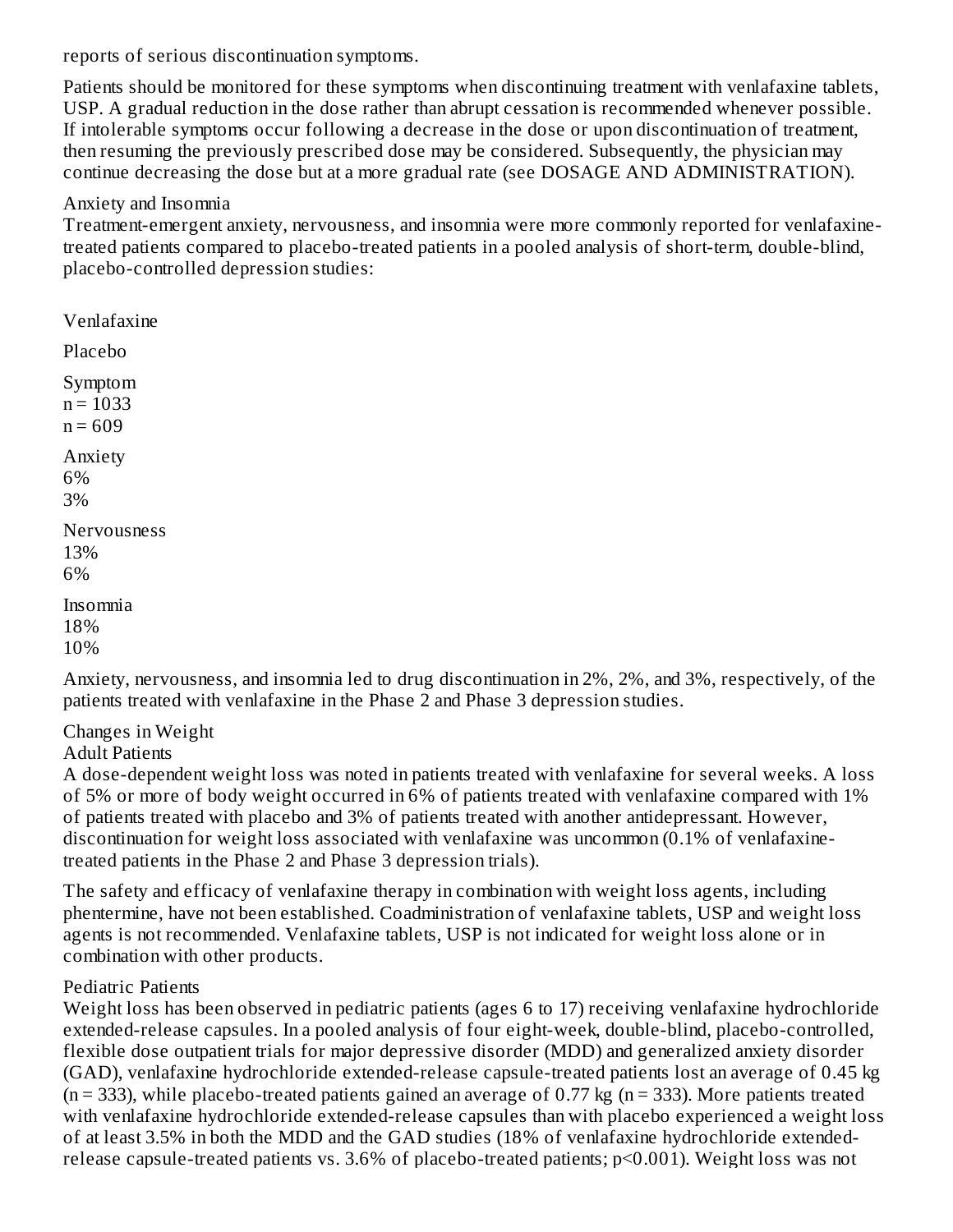limited to patients with treatment-emergent anorexia (see PRECAUTIONS, General, Changes in Appetite).

The risks associated with longer-term venlafaxine hydrochloride extended-release capsule use were assessed in an open-label study of children and adolescents who received venlafaxine hydrochloride extended-release capsules for up to six months. The children and adolescents in the study had increases in weight that were less than expected based on data from age- and sex-matched peers. The difference between observed weight gain and expected weight gain was larger for children (<12 years old) than for adolescents (>12 years old).

## Changes in Height

#### Pediatric Patients

During the eight-week placebo-controlled GAD studies, venlafaxine hydrochloride extended-release capsule-treated patients (ages 6 to 17) grew an average of 0.3 cm ( $n = 122$ ), while placebo-treated patients grew an average of 1.0 cm ( $n = 132$ );  $p = 0.041$ . This difference in height increase was most notable in patients younger than twelve. During the eight-week placebo-controlled MDD studies, venlafaxine hydrochloride extended-release capsule-treated patients grew an average of 0.8 cm ( $n =$ 146), while placebo-treated patients grew an average of 0.7 cm (n = 147). In the six-month open-label study, children and adolescents had height increases that were less than expected based on data from age- and sex-matched peers. The difference between observed growth rates and expected growth rates was larger for children (<12 years old) than for adolescents (>12 years old).

## Changes in Appetite

## Adult Patients

Treatment-emergent anorexia was more commonly reported for venlafaxine-treated (11%) than placebotreated patients (2%) in the pool of short-term, double-blind, placebo-controlled depression studies.

## Pediatric Patients

Decreased appetite has been observed in pediatric patients receiving venlafaxine hydrochloride extended-release capsules. In the placebo-controlled trials for GAD and MDD, 10% of patients aged 6 to 17 treated with venlafaxine hydrochloride extended-release capsules for up to eight weeks and 3% of patients treated with placebo reported treatment-emergent anorexia (decreased appetite). None of the patients receiving venlafaxine hydrochloride extended-release capsules discontinued for anorexia or weight loss.

## Activation of Mania/Hypomania

During Phase 2 and Phase 3 trials, hypomania or mania occurred in 0.5% of patients treated with venlafaxine. Activation of mania/hypomania has also been reported in a small proportion of patients with major affective disorder who were treated with other marketed antidepressants. As with all antidepressants, venlafaxine tablets, USP should be used cautiously in patients with a history of mania.

## Hyponatremia

Hyponatremia may occur as a result of treatment with SSRIs and SNRIs, including venlafaxine tablets, USP. In many cases, this hyponatremia appears to be the result of the syndrome of inappropriate antidiuretic hormone secretion (SIADH). Cases with serum sodium lower than 110 mmol/L have been reported. Elderly patients may be at greater risk of developing hyponatremia with SSRIs and SNRIs. Also, patients taking diuretics or who are otherwise volume depleted may be at greater risk (see PRECAUTIONS, Geriatric Use). Discontinuation of venlafaxine tablets, USP should be considered in patients with symptomatic hyponatremia and appropriate medical intervention should be instituted.

Signs and symptoms of hyponatremia include headache, difficulty concentrating, memory impairment, confusion, weakness, and unsteadiness, which may lead to falls. Signs and symptoms associated with more severe and/or acute cases have included hallucination, syncope, seizure, coma, respiratory arrest, and death.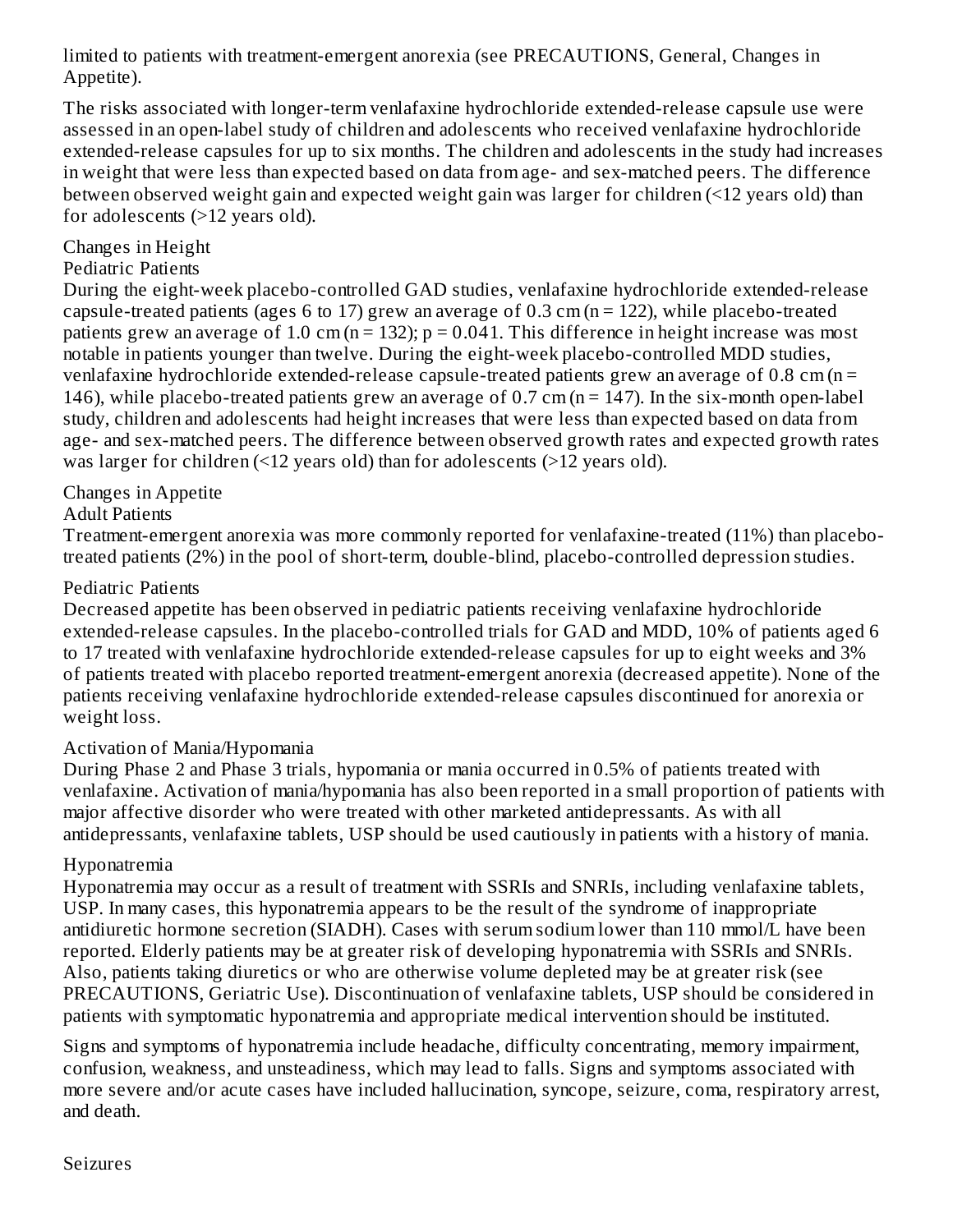During premarketing testing, seizures were reported in 0.26% (8/3082) of venlafaxine-treated patients. Most seizures (5 of 8) occurred in patients receiving doses of 150 mg/day or less. Venlafaxine tablets, USP should be used cautiously in patients with a history of seizures. It should be discontinued in any patient who develops seizures.

## Abnormal Bleeding

SSRIs and SNRIs, including venlafaxine tablets, USP, may increase the risk of bleeding events. Concomitant use of aspirin, non-steroidal anti-inflammatory drugs, warfarin, and other anti-coagulants may add to this risk. Case reports and epidemiological studies (case-control and cohort design) have demonstrated an association between use of drugs that interfere with serotonin reuptake and the occurrence of gastrointestinal bleeding. Bleeding events related to SSRIs and SNRIs use have ranged from ecchymoses, hematomas, epistaxis, and petechiae to life-threatening hemorrhages.

Patients should be cautioned about the risk of bleeding associated with the concomitant use of venlafaxine tablets, USP and NSAIDs, aspirin, or other drugs that affect coagulation.

## Serum Cholesterol Elevation

Clinically relevant increases in serum cholesterol were recorded in 5.3% of venlafaxine-treated patients and 0.0% of placebo-treated patients treated for at least 3 months in placebo-controlled trials (see ADVERSE REACTIONS, Laboratory Changes). Measurement of serum cholesterol levels should be considered during long-term treatment.

## Interstitial Lung Disease and Eosinophilic Pneumonia

Interstitial lung disease and eosinophilic pneumonia associated with venlafaxine therapy have been rarely reported. The possibility of these adverse events should be considered in venlafaxine-treated patients who present with progressive dyspnea, cough or chest discomfort. Such patients should undergo a prompt medical evaluation and discontinuation of venlafaxine therapy should be considered.

## Use in Patients With Concomitant Illness

Clinical experience with venlafaxine tablets, USP in patients with concomitant systemic illness is limited. Caution is advised in administering venlafaxine tablets, USP to patients with diseases or conditions that could affect hemodynamic responses or metabolism.

Venlafaxine tablets, USP has not been evaluated or used to any appreciable extent in patients with a recent history of myocardial infarction or unstable heart disease. Patients with these diagnoses were systematically excluded from many clinical studies during the product's premarketing testing. Evaluation of the electrocardiograms for 769 patients who received venlafaxine tablets, USP in 4 to 6 week double-blind placebo-controlled trials, however, showed that the incidence of trial-emergent conduction abnormalities did not differ from that with placebo. The mean heart rate in venlafaxine tablets, USP-treated patients was increased relative to baseline by about 4 beats per minute.

The electrocardiograms for 357 patients who received venlafaxine hydrochloride extended-release capsules and 285 patients who received placebo in 8 to 12 week double-blind, placebo-controlled trials were analyzed. The mean change from baseline in corrected QT interval (QTc) for venlafaxine hydrochloride extended-release capsule-treated patients was increased relative to that for placebotreated patients (increase of 4.7 msec for venlafaxine hydrochloride extended-release capsules and decrease of 1.9 msec for placebo). In these same trials, the mean change from baseline in heart rate for venlafaxine hydrochloride extended-release capsule-treated patients was significantly higher than that for placebo (a mean increase of 4 beats per minute for venlafaxine hydrochloride extended-release capsules and 1 beat per minute for placebo). In a flexible-dose study, with venlafaxine tablets, USP doses in the range of 200 to 375 mg/day and mean dose greater than 300 mg/day, venlafaxine tablets, USP-treated patients had a mean increase in heart rate of 8.5 beats per minute compared with 1.7 beats per minute in the placebo group.

As increases in heart rate were observed, caution should be exercised in patients whose underlying medical conditions might be compromised by increases in heart rate (e.g., patients with hyperthyroidism, heart failure, or recent myocardial infarction), particularly when using doses of venlafaxine tablets,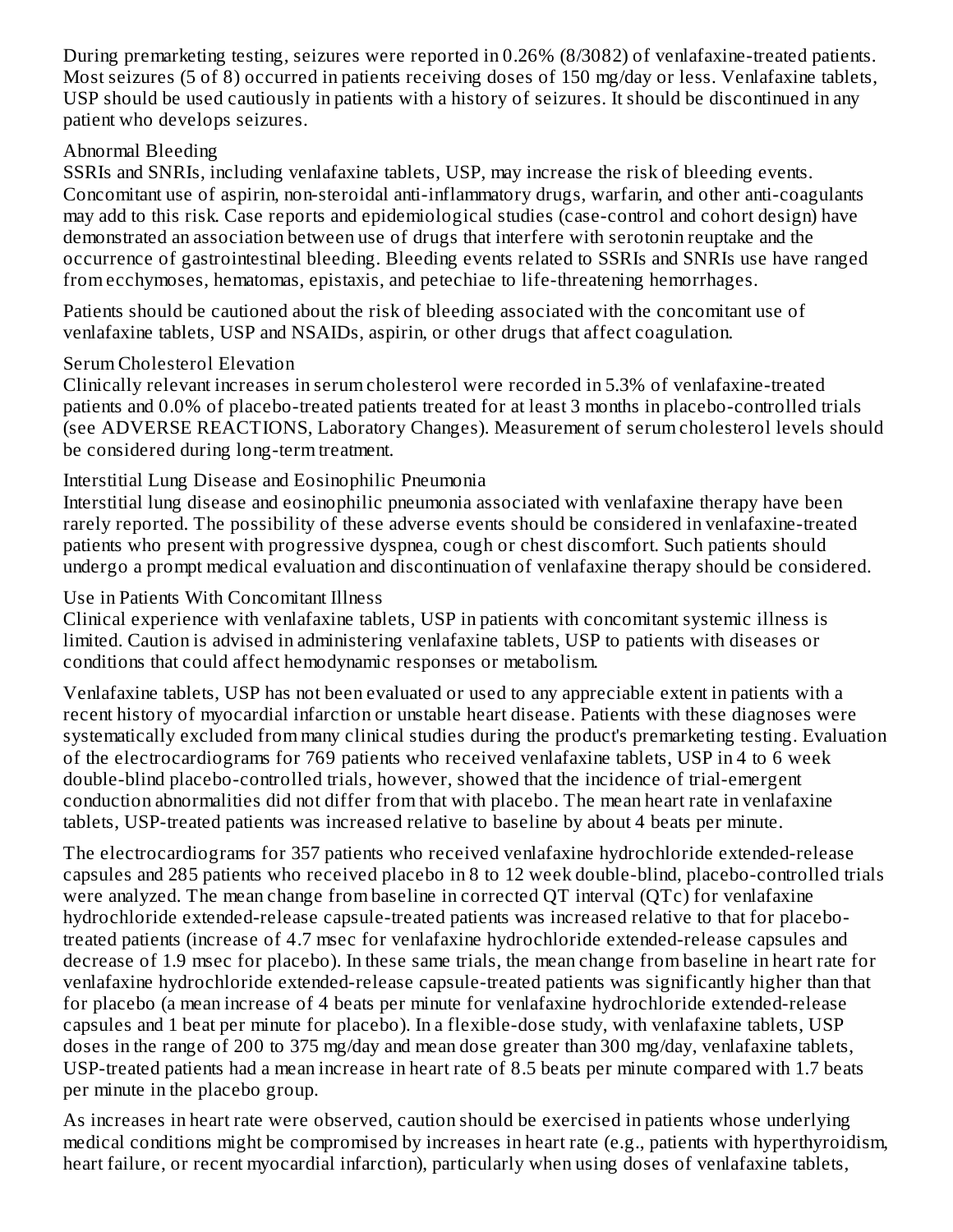## USP above 200 mg/day.

In patients with renal impairment (GFR=10 to 70 mL/min) or cirrhosis of the liver, the clearances of venlafaxine and its active metabolite were decreased, thus prolonging the elimination half-lives of these substances. A lower dose may be necessary (see DOSAGE AND ADMINISTRATION). Venlafaxine tablets, USP, like all antidepressants, should be used with caution in such patients.

## Information for Patients

Prescribers or other health professionals should inform patients, their families, and their caregivers about the benefits and risks associated with treatment with venlafaxine tablets, USP and should counsel them in its appropriate use. A patient Medication Guide about "Antidepressant Medicines, Depression and other Serious Mental Illness, and Suicidal Thoughts or Actions" is available for venlafaxine tablets, USP. The prescriber or health professional should instruct patients, their families, and their caregivers to read the Medication Guide and should assist them in understanding its contents. Patients should be given the opportunity to discuss the contents of the Medication Guide and to obtain answers to any questions they may have. The complete text of the Medication Guide is reprinted at the end of this document.

Patients should be advised of the following issues and asked to alert their prescriber if these occur while taking venlafaxine tablets, USP .

# Clinical Worsening and Suicide Risk

Patients, their families, and their caregivers should be encouraged to be alert to the emergence of anxiety, agitation, panic attacks, insomnia, irritability, hostility, aggressiveness, impulsivity, akathisia (psychomotor restlessness), hypomania, mania, other unusual changes in behavior, worsening of depression, and suicidal ideation, especially early during antidepressant treatment and when the dose is adjusted up or down. Families and caregivers of patients should be advised to look for the emergence of such symptoms on a day-to-day basis, since changes may be abrupt. Such symptoms should be reported to the patient's prescriber or health professional, especially if they are severe, abrupt in onset, or were not part of the patient's presenting symptoms. Symptoms such as these may be associated with an increased risk for suicidal thinking and behavior and indicate a need for very close monitoring and possibly changes in the medication.

# Interference with Cognitive and Motor Performance

Clinical studies were performed to examine the effects of venlafaxine on behavioral performance of healthy individuals. The results revealed no clinically significant impairment of psychomotor, cognitive, or complex behavior performance. However, since any psychoactive drug may impair judgment, thinking, or motor skills, patients should be cautioned about operating hazardous machinery, including automobiles, until they are reasonably certain that venlafaxine tablets, USP therapy does not adversely affect their ability to engage in such activities.

## Angle-Closure Glaucoma

Patients should be advised that taking venlafaxine tablets, USP can cause mild pupillary dilation, which in susceptible individuals, can lead to an episode of angle-closure glaucoma. Preexisting glaucoma is almost always open-angle glaucoma because angle-closure glaucoma, when diagnosed, can be treated definitively with iridectomy. Open-angle glaucoma is not a risk factor for angle-closure glaucoma. Patients may wish to be examined to determine whether they are susceptible to angle closure, and have a prophylactic procedure (e.g., iridectomy), if they are susceptible.

## **Pregnancy**

Patients should be advised to notify their physician if they become pregnant or intend to become pregnant during therapy.

## Nursing

Patients should be advised to notify their physician if they are breastfeeding an infant.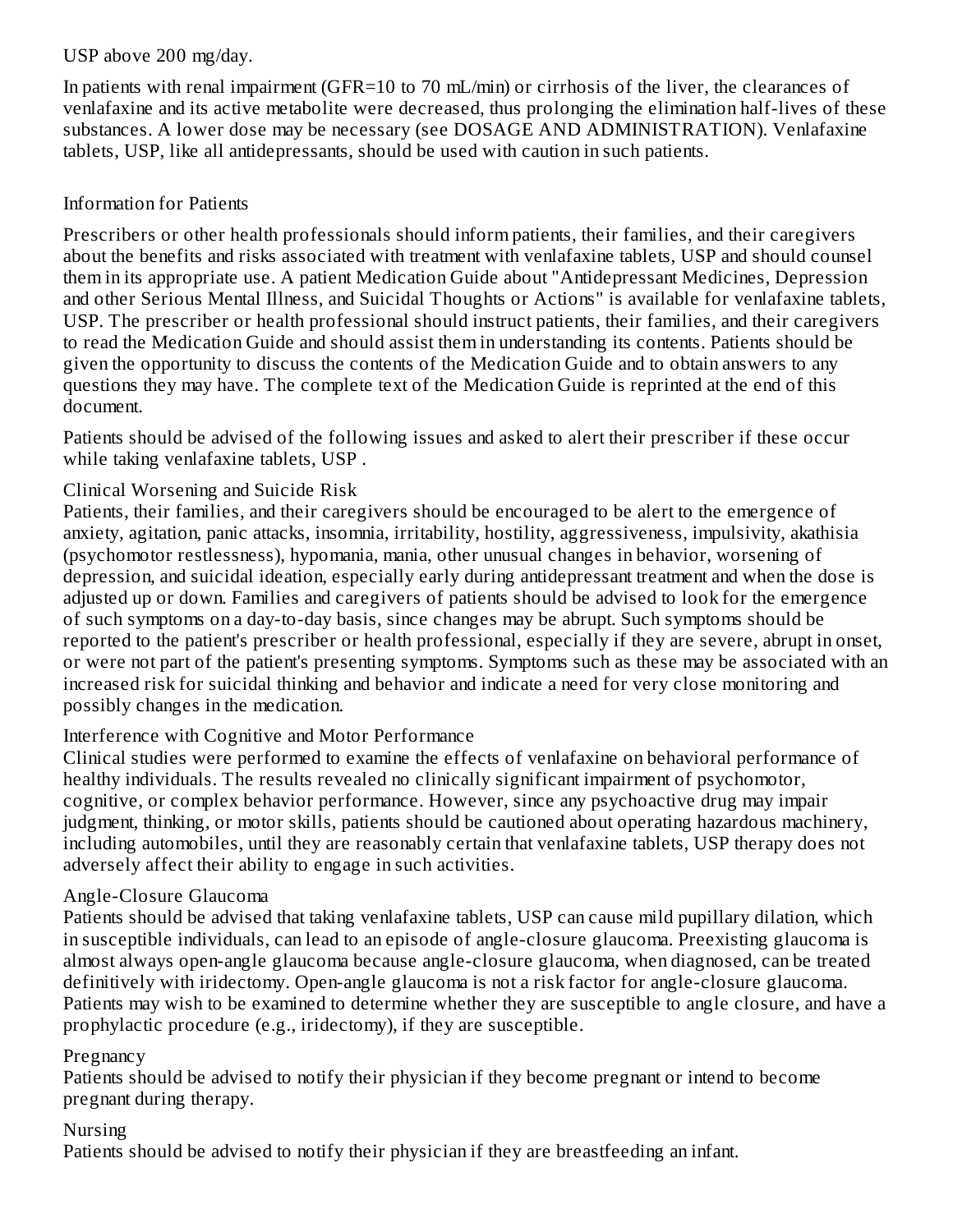## Mydriasis

Mydriasis (prolonged dilation of the pupils of the eye) has been reported with venlafaxine. Patients should be advised to notify their physician if they have a history of angle-closure glaucoma or a history of increased intraocular pressure (see WARNINGS).

#### Concomitant Medication

Patients should be advised to inform their physicians if they are taking, or plan to take, any prescription or over-the-counter drugs, including herbal preparations and nutritional supplements, since there is a potential for interactions.

Patients should be cautioned about the risk of serotonin syndrome with the concomitant use of venlafaxine tablets, USP and triptans, tramadol, tryptophan supplements or other serotonergic agents (see CONTRAINDICATIONS and WARNINGS, Serotonin Syndrome and PRECAUTIONS, Drug Interactions, CNS-Active Drugs, Serotonergic Drugs).

Patients should be cautioned about the concomitant use of venlafaxine tablets, USP and NSAIDs, aspirin, warfarin, or other drugs that affect coagulation since combined use of psychotropic drugs that interfere with serotonin reuptake and these agents has been associated with an increased risk of bleeding (see PRECAUTIONS, Abnormal Bleeding).

## Alcohol

Although venlafaxine tablets, USP has not been shown to increase the impairment of mental and motor skills caused by alcohol, patients should be advised to avoid alcohol while taking venlafaxine tablets, USP.

## Allergic Reactions

Patients should be advised to notify their physician if they develop a rash, hives, or a related allergic phenomenon.

Laboratory Tests

There are no specific laboratory tests recommended.

Drug Interactions

As with all drugs, the potential for interaction by a variety of mechanisms is a possibility.

## Alcohol

A single dose of ethanol (0.5 g/kg) had no effect on the pharmacokinetics of venlafaxine or ODV when venlafaxine was administered at 150 mg/day in 15 healthy male subjects. Additionally, administration of venlafaxine in a stable regimen did not exaggerate the psychomotor and psychometric effects induced by ethanol in these same subjects when they were not receiving venlafaxine.

## Cimetidine

Concomitant administration of cimetidine and venlafaxine in a steady-state study for both drugs resulted in inhibition of first-pass metabolism of venlafaxine in 18 healthy subjects. The oral clearance of venlafaxine was reduced by about 43%, and the exposure (AUC) and maximum concentration (Cmax) of the drug were increased by about 60%. However, coadministration of cimetidine had no apparent effect on the pharmacokinetics of ODV, which is present in much greater quantity in the circulation than is venlafaxine. The overall pharmacological activity of venlafaxine plus ODV is expected to increase only slightly, and no dosage adjustment should be necessary for most normal adults. However, for patients with preexisting hypertension, and for elderly patients or patients with hepatic dysfunction, the interaction associated with the concomitant use of venlafaxine and cimetidine is not known and potentially could be more pronounced. Therefore, caution is advised with such patients.

## Diazepam

Under steady-state conditions for venlafaxine administered at 150 mg/day, a single 10 mg dose of diazepam did not appear to affect the pharmacokinetics of either venlafaxine or ODV in 18 healthy male subjects. Venlafaxine also did not have any effect on the pharmacokinetics of diazepam or its active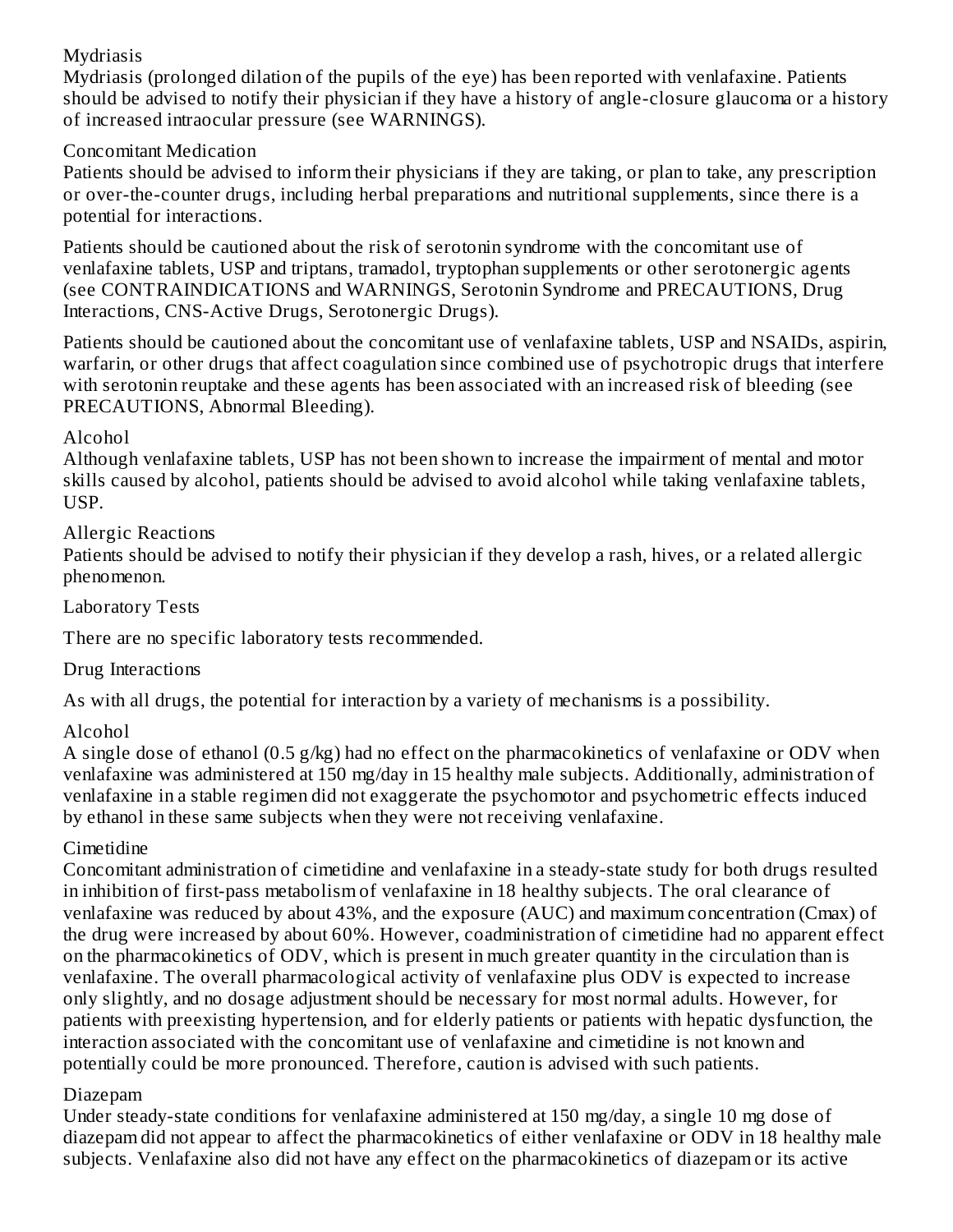metabolite, desmethyldiazepam, or affect the psychomotor and psychometric effects induced by diazepam.

# Haloperidol

Venlafaxine administered under steady-state conditions at 150 mg/day in 24 healthy subjects decreased total oral-dose clearance (CI/F) of a single 2 mg dose of haloperidol by 42%, which resulted in a 70% increase in haloperidol AUC. In addition, the haloperidol Cmax increased 88% when coadministered with venlafaxine, but the haloperidol elimination half-life (t1/2) was unchanged. The mechanism explaining this finding is unknown.

# Lithium

The steady-state pharmacokinetics of venlafaxine administered at 150 mg/day were not affected when a single 600 mg oral dose of lithium was administered to 12 healthy male subjects. Odesmethylvenlafaxine (ODV) also was unaffected. Venlafaxine had no effect on the pharmacokinetics of lithium (see also CNS-Active Drugs, below).

# Drugs Highly Bound to Plasma Protein

Venlafaxine is not highly bound to plasma proteins; therefore, administration of venlafaxine tablets, USP to a patient taking another drug that is highly protein bound should not cause increased free concentrations of the other drug.

# Drugs That Interfere With Hemostasis (e.g., NSAIDs, Aspirin, and Warfarin)

Serotonin release by platelets plays an important role in hemostasis. Epidemiological studies of the case-control and cohort design that have demonstrated an association between use of psychotropic drugs that interfere with serotonin reuptake and the occurrence of upper gastrointestinal bleeding have also shown that concurrent use of an NSAID or aspirin may potentiate this risk of bleeding. Altered anticoagulant effects, including increased bleeding, have been reported when SSRIs and SNRIs are coadministered with warfarin. Patients receiving warfarin therapy should be carefully monitored when venlafaxine tablets, USP is initiated or discontinued.

Drugs That Inhibit Cytochrome P450 Isoenzymes

# CYP2D6 Inhibitors

In vitro and in vivo studies indicate that venlafaxine is metabolized to its active metabolite, ODV, by CYP2D6, the isoenzyme that is responsible for the genetic polymorphism seen in the metabolism of many antidepressants. Therefore, the potential exists for a drug interaction between drugs that inhibit CYP2D6-mediated metabolism and venlafaxine. However, although imipramine partially inhibited the CYP2D6-mediated metabolism of venlafaxine, resulting in higher plasma concentrations of venlafaxine and lower plasma concentrations of ODV, the total concentration of active compounds (venlafaxine plus ODV) was not affected. Additionally, in a clinical study involving CYP2D6-poor and -extensive metabolizers, the total concentration of active compounds (venlafaxine plus ODV), was similar in the two metabolizer groups. Therefore, no dosage adjustment is required when venlafaxine is coadministered with a CYP2D6 inhibitor.

# Ketoconazole

A pharmacokinetic study with ketoconazole 100 mg b.i.d. with a single dose of venlafaxine 50 mg in extensive metabolizers (EM;  $n = 14$ ) and 25 mg in poor metabolizers (PM;  $n = 6$ ) of CYP2D6 resulted in higher plasma concentrations of both venlafaxine and O-desvenlafaxine (ODV) in most subjects following administration of ketoconazole. Venlafaxine Cmax increased by 26% in EM subjects and 48% in PM subjects. Cmax values for ODV increased by 14% and 29% in EM and PM subjects, respectively.

Venlafaxine AUC increased by 21% in EM subjects and 70% in PM subjects (range in PMs - 2% to 206%), and AUC values for ODV increased by 23% and 33% in EM and PM subjects (range in PMs - 38% to 105%) subjects, respectively. Combined AUCs of venlafaxine and ODV increased on average by approximately 23% in EMs and 53% in PMs, (range in PMs 4% to 134%).

Concomitant use of CYP3A4 inhibitors and venlafaxine may increase levels of venlafaxine and ODV. Therefore, caution is advised if a patient's therapy includes a CYP3A4 inhibitor and venlafaxine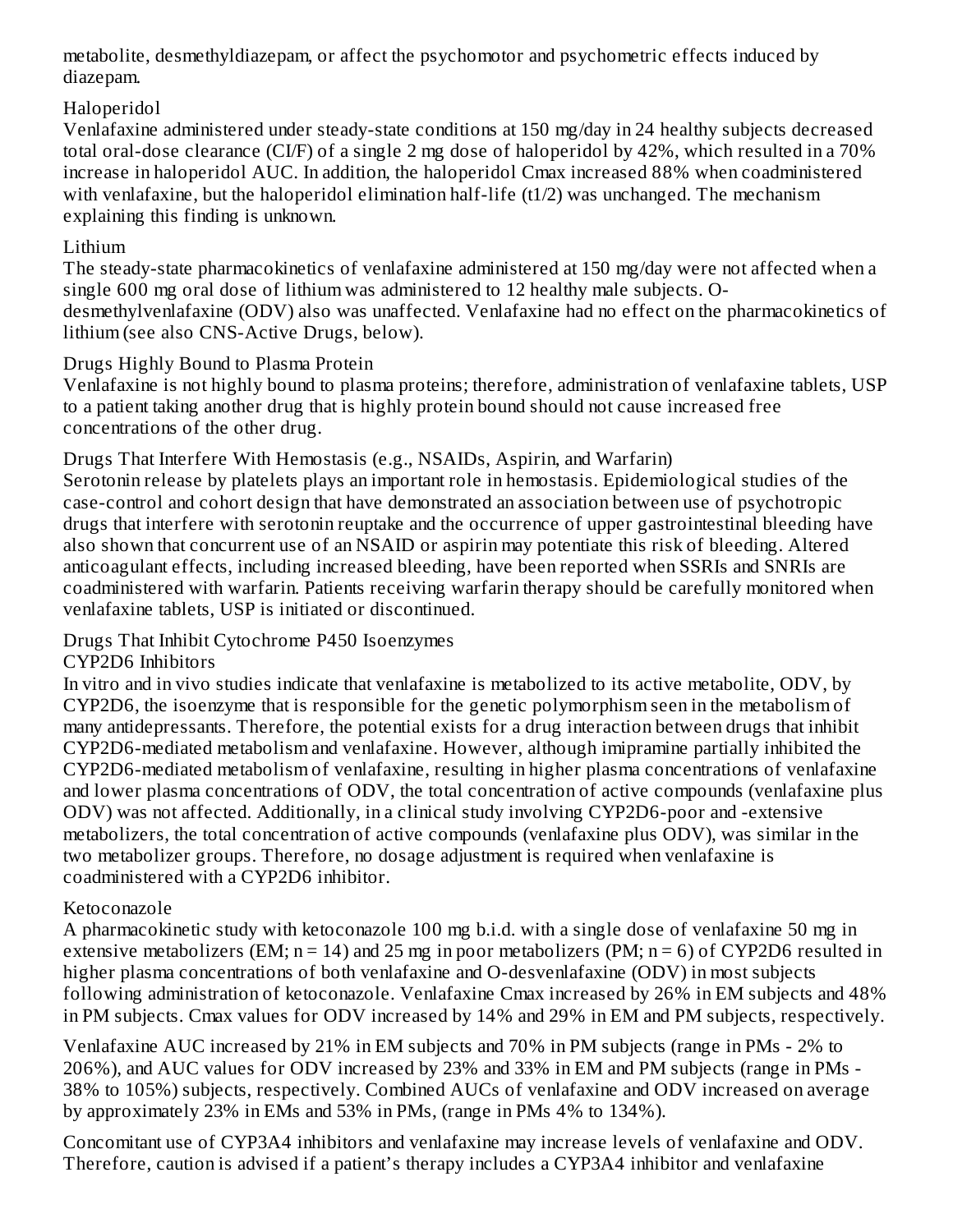#### concomitantly.

## CYP3A4 Inhibitors

In vitro studies indicate that venlafaxine is likely metabolized to a minor, less active metabolite, Ndesmethylvenlafaxine, by CYP3A4. Because CYP3A4 is typically a minor pathway relative to CYP2D6 in the metabolism of venlafaxine, the potential for a clinically significant drug interaction between drugs that inhibit CYP3A4-mediated metabolism and venlafaxine is small.

The concomitant use of venlafaxine with a drug treatment(s) that potently inhibits both CYP2D6 and CYP3A4, the primary metabolizing enzymes for venlafaxine, has not been studied. Therefore, caution is advised should a patient's therapy include venlafaxine and any agent(s) that produce potent simultaneous inhibition of these two enzyme systems.

# Drugs Metabolized by Cytochrome P450 Isoenzymes

#### CYP2D6

In vitro studies indicate that venlafaxine is a relatively weak inhibitor of CYP2D6. These findings have been confirmed in a clinical drug interaction study comparing the effect of venlafaxine to that of fluoxetine on the CYP2D6-mediated metabolism of dextromethorphan to dextrorphan.

## Imipramine

Venlafaxine did not affect the pharmacokinetics of imipramine and 2-OH-imipramine. However, desipramine AUC, Cmax, and Cmin increased by about 35% in the presence of venlafaxine. The 2-OHdesipramine AUCs increased by at least 2.5 fold (with venlafaxine 37.5 mg q12h) and by 4.5 fold (with venlafaxine 75 mg q12h). Imipramine did not affect the pharmacokinetics of venlafaxine and ODV. The clinical significance of elevated 2-OH-desipramine levels is unknown.

## Metoprolol

Concomitant administration of venlafaxine (50 mg every 8 hours for 5 days) and metoprolol (100 mg every 24 hours for 5 days) to 18 healthy male subjects in a pharmacokinetic interaction study for both drugs resulted in an increase of plasma concentrations of metoprolol by approximately 30 to 40% without altering the plasma concentrations of its active metabolite,  $\alpha$ -hydroxymetoprolol. Metoprolol did not alter the pharmacokinetic profile of venlafaxine or its active metabolite, Odesmethylvenlafaxine.

Venlafaxine appeared to reduce the blood pressure lowering effect of metoprolol in this study. The clinical relevance of this finding for hypertensive patients is unknown. Caution should be exercised with coadministration of venlafaxine and metoprolol.

Venlafaxine treatment has been associated with dose-related increases in blood pressure in some patients. It is recommended that patients receiving venlafaxine tablets, USP have regular monitoring of blood pressure (see WARNINGS).

## Risperidone

Venlafaxine administered under steady-state conditions at 150 mg/day slightly inhibited the CYP2D6 mediated metabolism of risperidone (administered as a single 1 mg oral dose) to its active metabolite, 9 hydroxyrisperidone, resulting in an approximate 32% increase in risperidone AUC. However, venlafaxine coadministration did not significantly alter the pharmacokinetic profile of the total active moiety (risperidone plus 9-hydroxyrisperidone).

## CYP3A4

Venlafaxine did not inhibit CYP3A4 in vitro. This finding was confirmed in vivo by clinical drug interaction studies in which venlafaxine did not inhibit the metabolism of several CYP3A4 substrates, including alprazolam, diazepam, and terfenadine.

## Indinavir

In a study of 9 healthy volunteers, venlafaxine administered under steady-state conditions at 150 mg/day resulted in a 28% decrease in the AUC of a single 800 mg oral dose of indinavir and a 36% decrease in indinavir Cmax. Indinavir did not affect the pharmacokinetics of venlafaxine and ODV. The clinical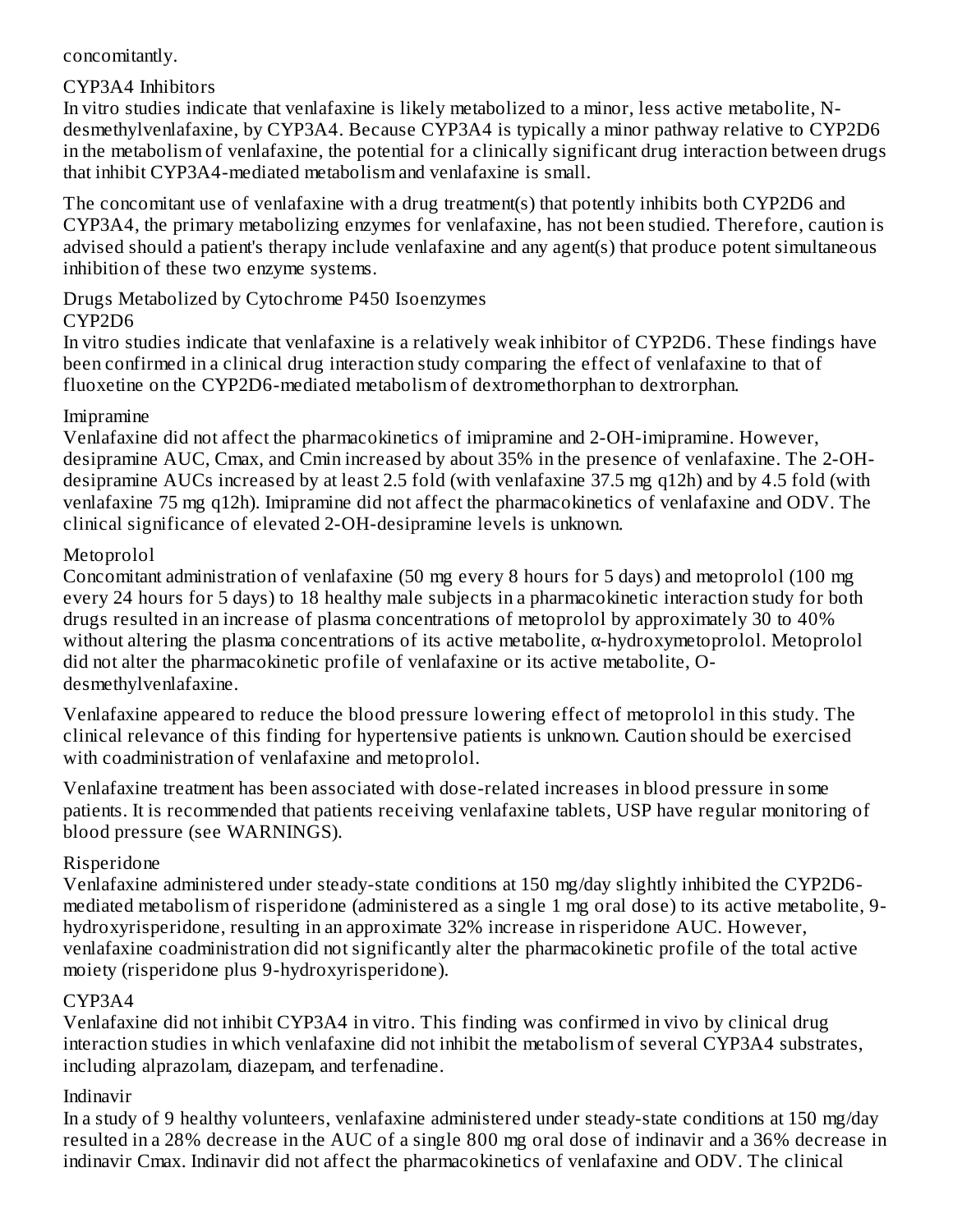significance of this finding is unknown.

Associated With Discontinuation of Treatment

Nineteen percent (537/2897) of venlafaxine patients in Phase 2 and Phase 3 depression studies discontinued treatment due to an adverse event. The more common events  $(≥1%)$  associated with discontinuation and considered to be drug-related (i.e., those events associated with dropout at a rate approximately twice or greater for venlafaxine compared to placebo) included:

Venlafaxine Placebo CNS Somnolence 3% 1% Insomnia 3% 1% Dizziness 3% - Nervousness 2% - Dry mouth 2% - Anxiety 2% 1% **Gastrointestinal** Nausea 6% 1% Urogenital Abnormal ejaculation\* 3% - **Other** 

Headache 3% 1% Asthenia 2% -

Sweating 2% -

\* Percentages based on the number of males.

- Less than 1%

Incidence in Controlled Trials

Commonly Observed Adverse Events in Controlled Clinical Trials

The most commonly observed adverse events associated with the use of venlafaxine tablets, USP (incidence of 5% or greater) and not seen at an equivalent incidence among placebo-treated patients (i.e., incidence for venlafaxine tablets, USP at least twice that for placebo), derived from the 1% incidence table below, were asthenia, sweating, nausea, constipation, anorexia, vomiting, somnolence, dry mouth, dizziness, nervousness, anxiety, tremor, and blurred vision as well as abnormal ejaculation/orgasm and impotence in men.

Adverse Events Occurring at an Incidence of 1% or More Among Venlafaxine tablets, USP-Treated **Patients**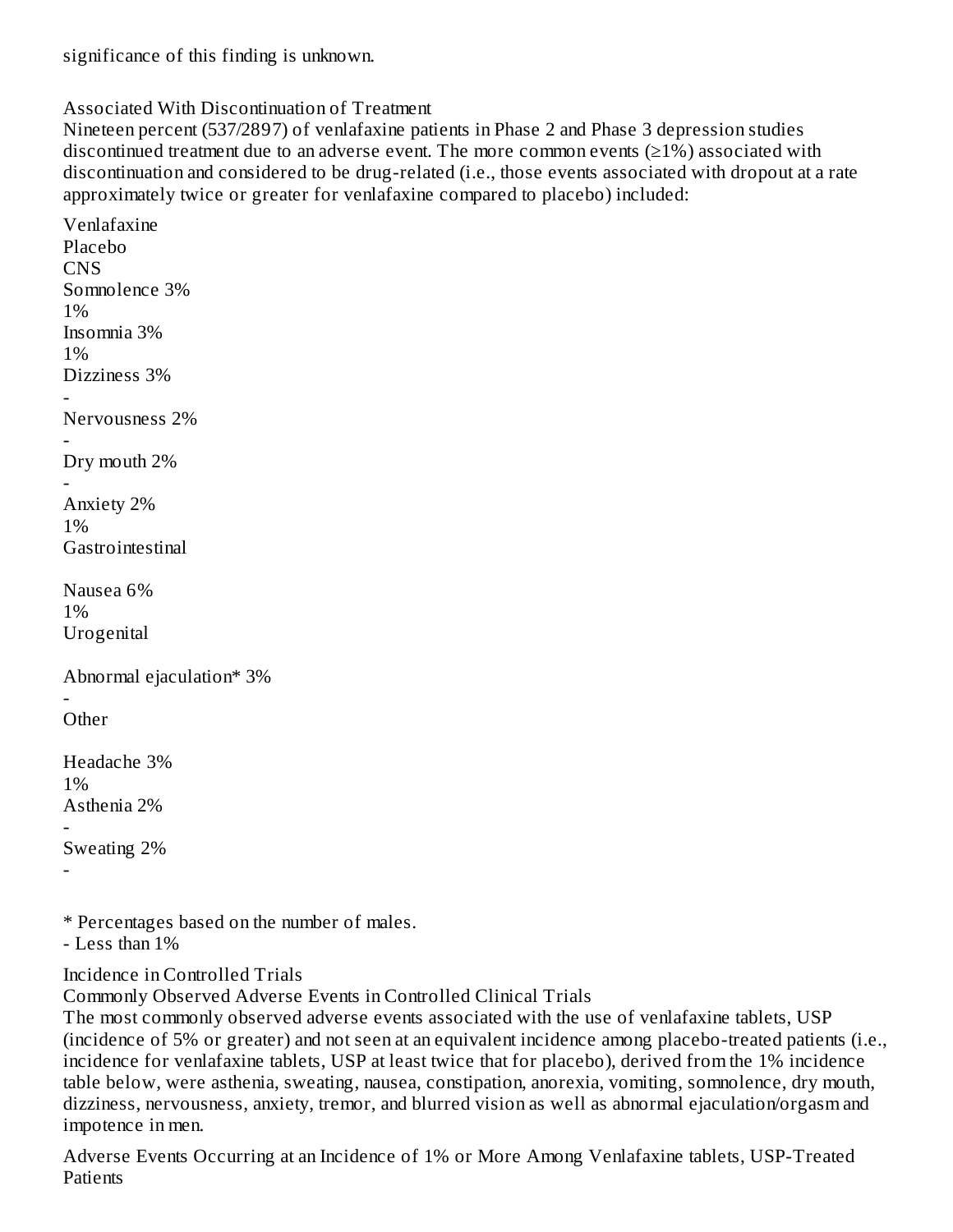The table that follows enumerates adverse events that occurred at an incidence of 1% or more, and were more frequent than in the placebo group, among venlafaxine tablets, USP-treated patients who participated in short-term (4 to 8 week) placebo-controlled trials in which patients were administered doses in a range of 75 to 375 mg/day. This table shows the percentage of patients in each group who had at least one episode of an event at some time during their treatment. Reported adverse events were classified using a standard COSTART-based Dictionary terminology.

The prescriber should be aware that these figures cannot be used to predict the incidence of side effects in the course of usual medical practice where patient characteristics and other factors differ from those which prevailed in the clinical trials. Similarly, the cited frequencies cannot be compared with figures obtained from other clinical investigations involving different treatments, uses and investigators. The cited figures, however, do provide the prescribing physician with some basis for estimating the relative contribution of drug and nondrug factors to the side effect incidence rate in the population studied.

TABLE 2: Treatment-Emergent Adverse Experience Incidence in 4 to 8 Week Placebo-Controlled Clinical Trials1

Body System Preferred Term Venlafaxine tablets, USP  $(n=1033)$ Placebo  $(n=609)$ Body as a Whole Headache 25% 24% Asthenia 12% 6% Infection 6% 5% Chills 3% - Chest pain 2% 1% Trauma 2% 1% Cardiovascular Vasodilatation 4% 3% Increased blood pressure/ hypertension 2%

-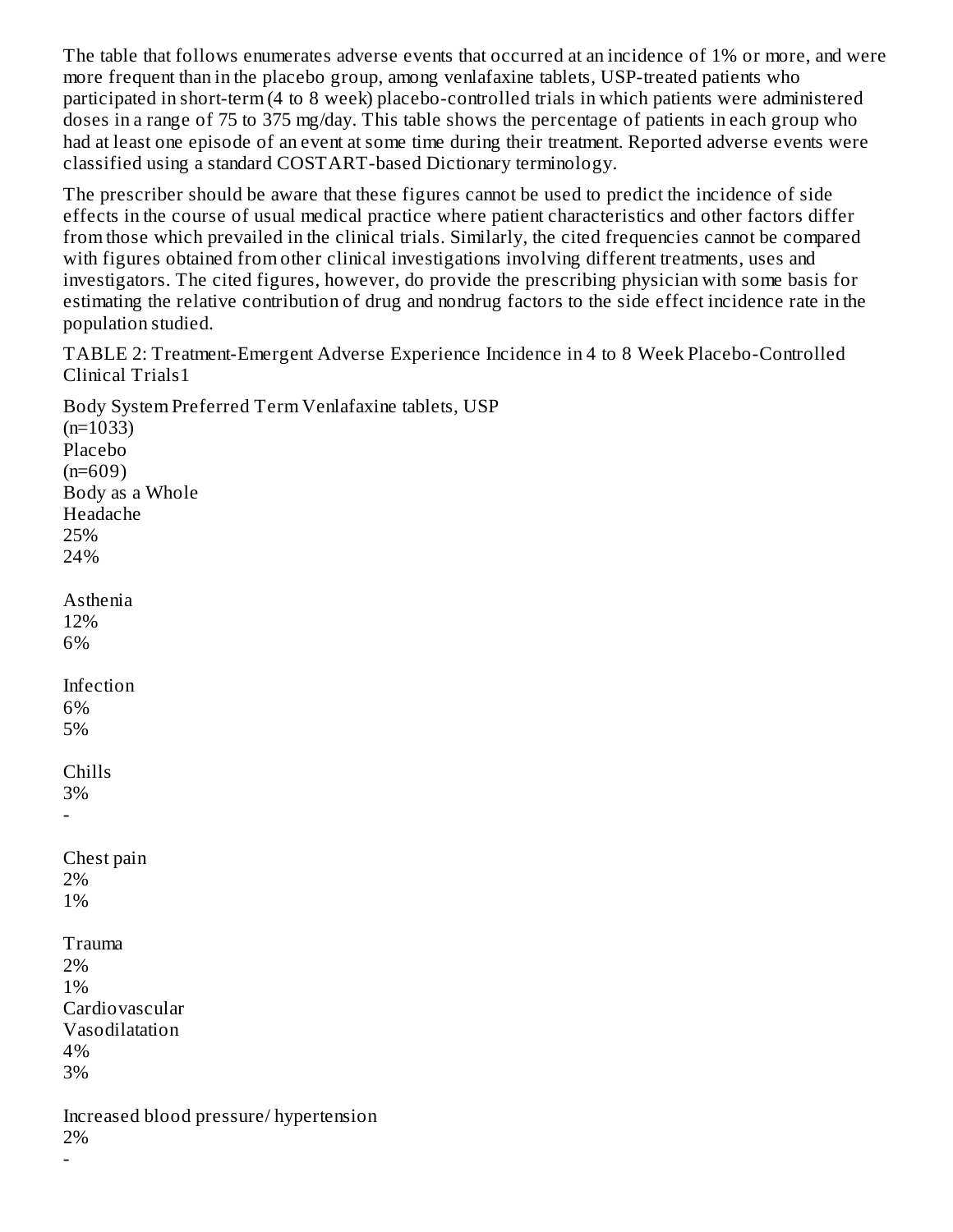Tachycardia 2% - Postural hypotension 1% - Dermatological Sweating 12% 3% Rash 3% 2% Pruritus 1% - Gastrointestinal Nausea 37% 11% Constipation 15% 7% Anorexia 11% 2% Diarrhea 8% 7% Vomiting 6% 2% Dyspepsia 5% 4% Flatulence 3% 2% Metabolic Weight loss 1% - Nervous System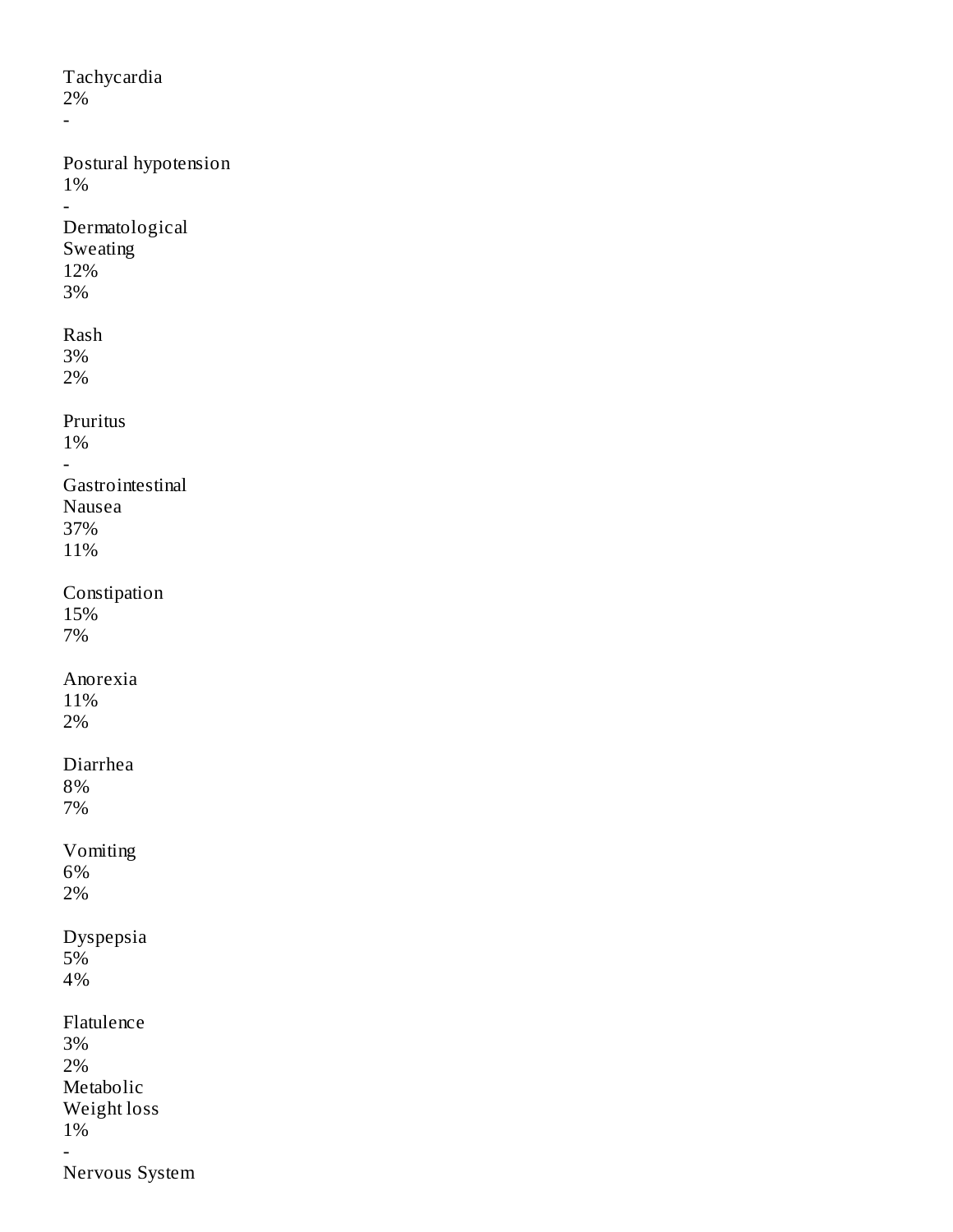Somnolence 23% 9% Dry mouth 22% 11% Dizziness 19% 7% Insomnia 18% 10% Nervousness 13% 6% Anxiety 6% 3% Tremor 5% 1% Abnormal dreams 4% 3% Hypertonia 3% 2% Paresthesia 3% 2% Libido decreased 2% - Agitation 2% - Confusion 2% 1% Thinking abnormal 2% 1%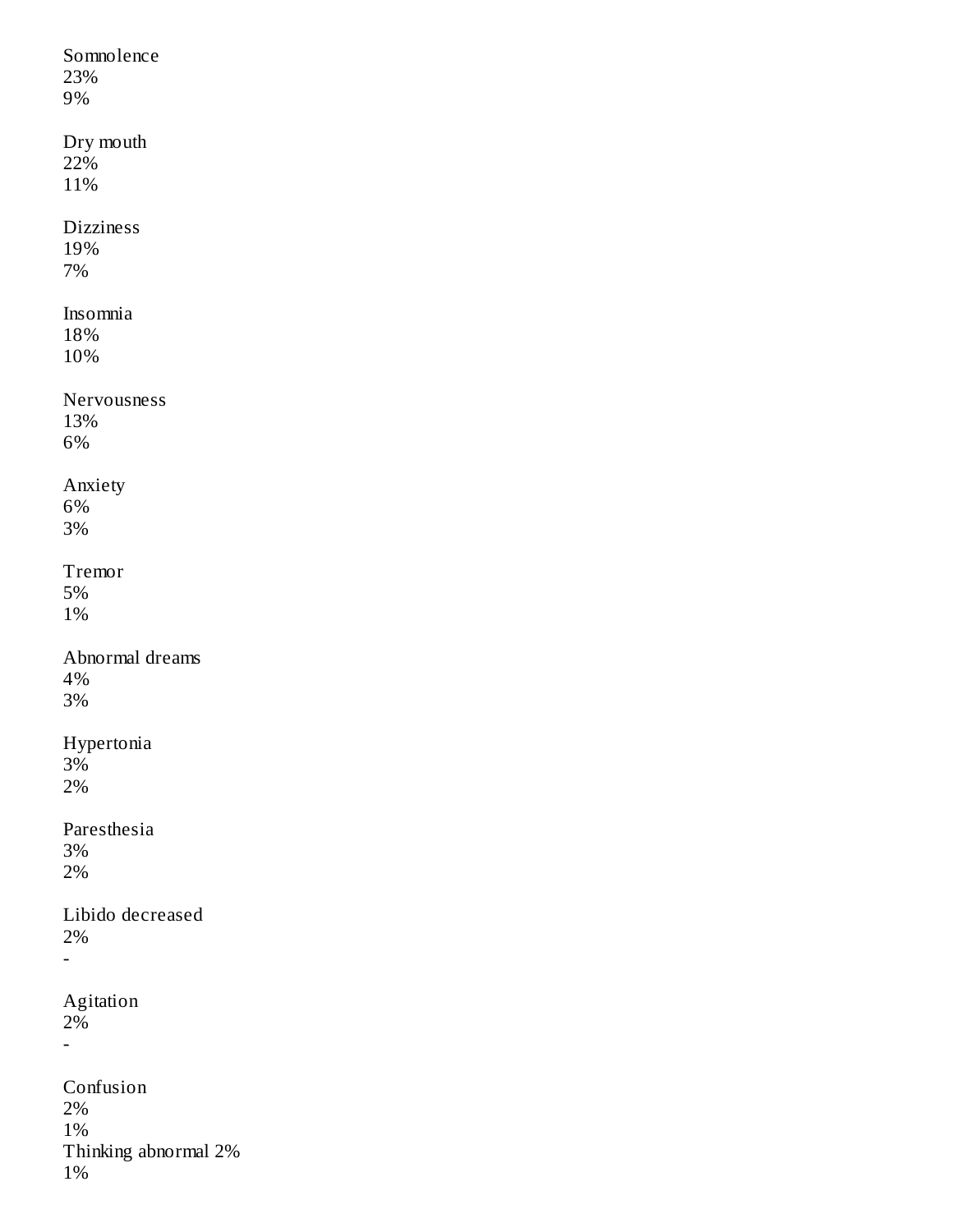Depersonalization 1% - Depression 1% - Urinary retention 1% - Twitching 1% - Respiration Yawn 3% - Special Senses Blurred vision 6% 2% Taste perversion 2% - Tinnitus 2% - Mydriasis 2% - Urogenital System Abnormal ejaculation/ orgasm 12%2 -2 Impotence 6%2 -2 Urinary frequency 3% 2% Urination impaired 2% - Orgasm disturbance 2%3 -3

1 Events reported by at least 1% of patients treated with venlafaxine tablets, USP are included, and are rounded to the nearest %. Events for which the venlafaxine tablets, USP incidence was equal to or less than placebo are not listed in the table, but included the following: abdominal pain, pain, back pain, flu syndrome, fever, palpitation, increased appetite, myalgia, arthralgia, amnesia, hypesthesia, rhinitis, pharyngitis, sinusitis, cough increased, and dysmenorrhea3.

— Incidence less than 1%.

2 Incidence based on number of male patients.

3 Incidence based on number of female patients.

## Dose Dependency of Adverse Events

A comparison of adverse event rates in a fixed-dose study comparing venlafaxine tablets, USP 75, 225, and 375 mg/day with placebo revealed a dose dependency for some of the more common adverse events associated with venlafaxine tablets, USP use, as shown in the table that follows. The rule for including events was to enumerate those that occurred at an incidence of 5% or more for at least one of the venlafaxine groups and for which the incidence was at least twice the placebo incidence for at least one venlafaxine tablets, USP group. Tests for potential dose relationships for these events (Cochran-Armitage Test, with a criterion of exact 2 sided p-value ≤0.05) suggested a dose-dependency for several adverse events in this list, including chills, hypertension, anorexia, nausea, agitation, dizziness, somnolence, tremor, yawning, sweating, and abnormal ejaculation.

TABLE 3: Treatment-Emergent Adverse Experience Incidence in a Dose Comparison Trial

Venlafaxine Tablets, USP (mg/day) Body System/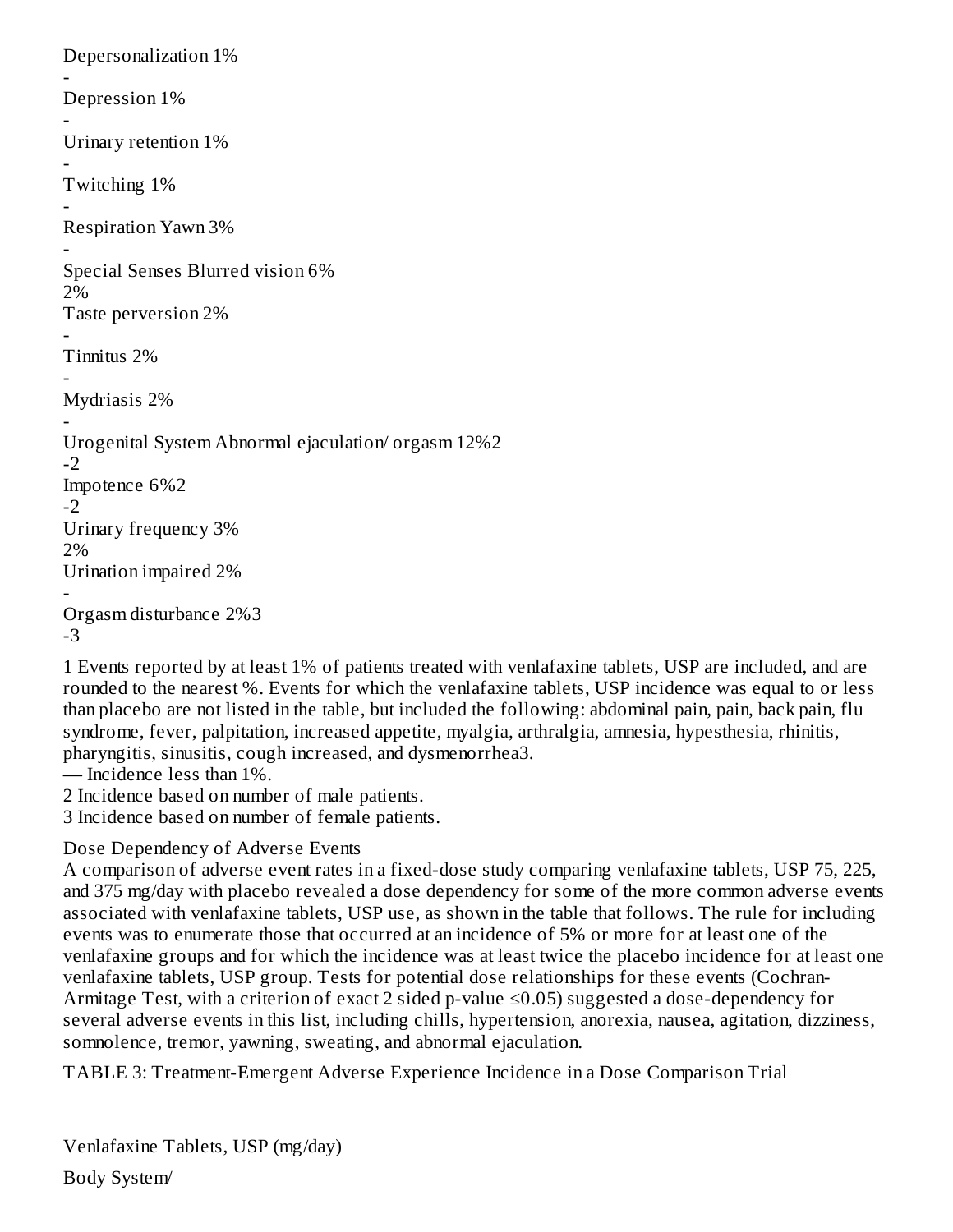Preferred Term Placebo (n=92) 75  $(n=89)$ 225  $(n=89)$ 375 (n=88) Body as a Whole Abdominal pain 3.3% 3.4% 2.2% 8.0% Asthenia 3.3% 16.9% 14.6% 14.8% Chills 1.1% 2.2% 5.6% 6.8% Infection 2.2% 2.2% 5.6% 2.3% Cardiovascular System Hypertension 1.1% 1.1% 2.2% 4.5% Vasodilatation 0.0% 4.5% 5.6% 2.3% Digestive System Anorexia 2.2% 14.6% 13.5% 17.0% Dyspepsia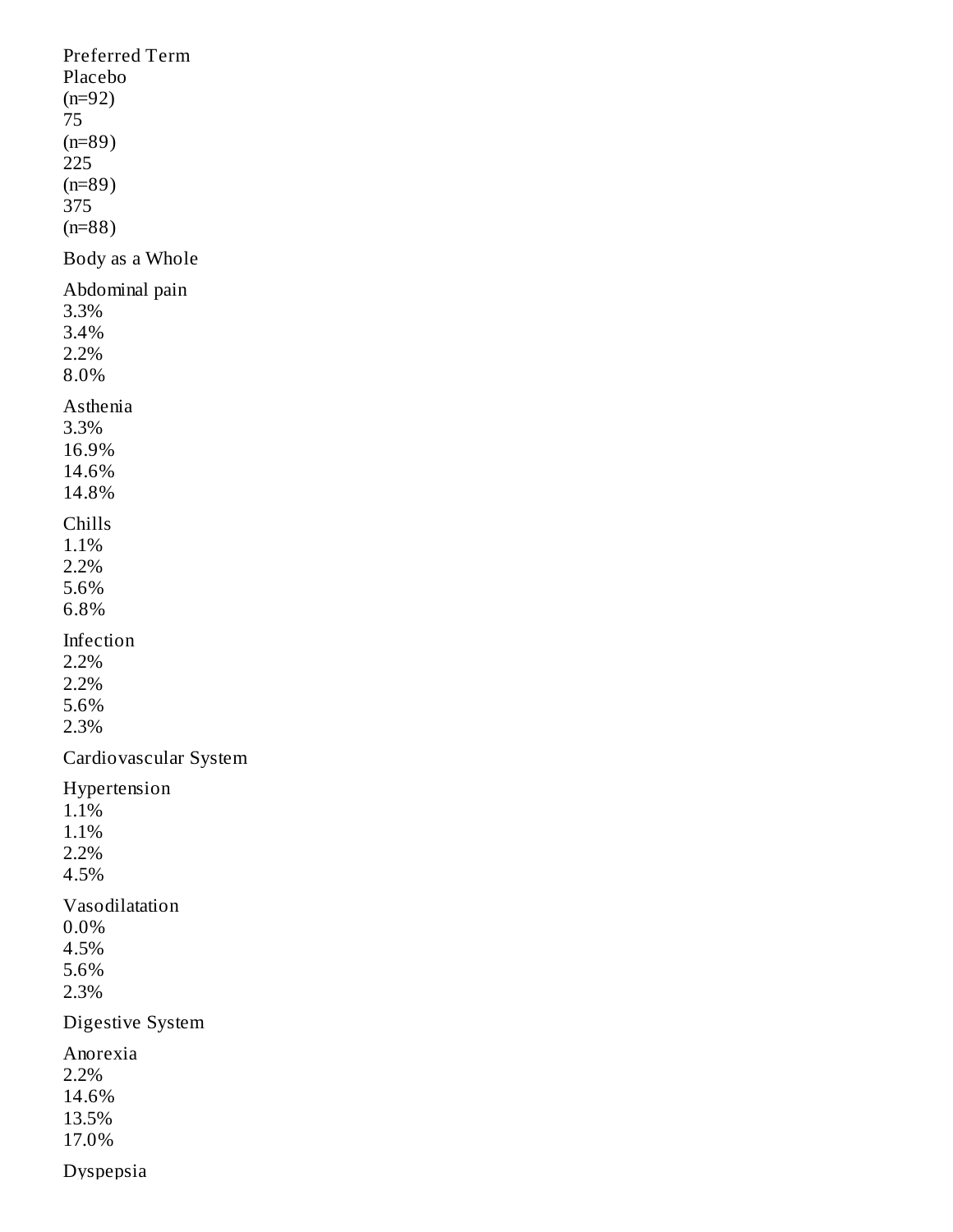2.2% 6.7% 6.7% 4.5% Nausea 14.1% 32.6% 38.2% 58.0% Vomiting 1.1% 7.9% 3.4% 6.8% Nervous System Agitation 0.0% 1.1% 2.2% 4.5% Anxiety 4.3% 11.2% 4.5% 2.3% Dizziness 4.3% 19.1% 22.5% 23.9% Insomnia 9.8% 22.5% 20.2% 13.6% Libido decreased 1.1% 2.2% 1.1% 5.7% Nervousness 4.3% 21.3% 13.5% 12.5% Somnolence 4.3% 16.9%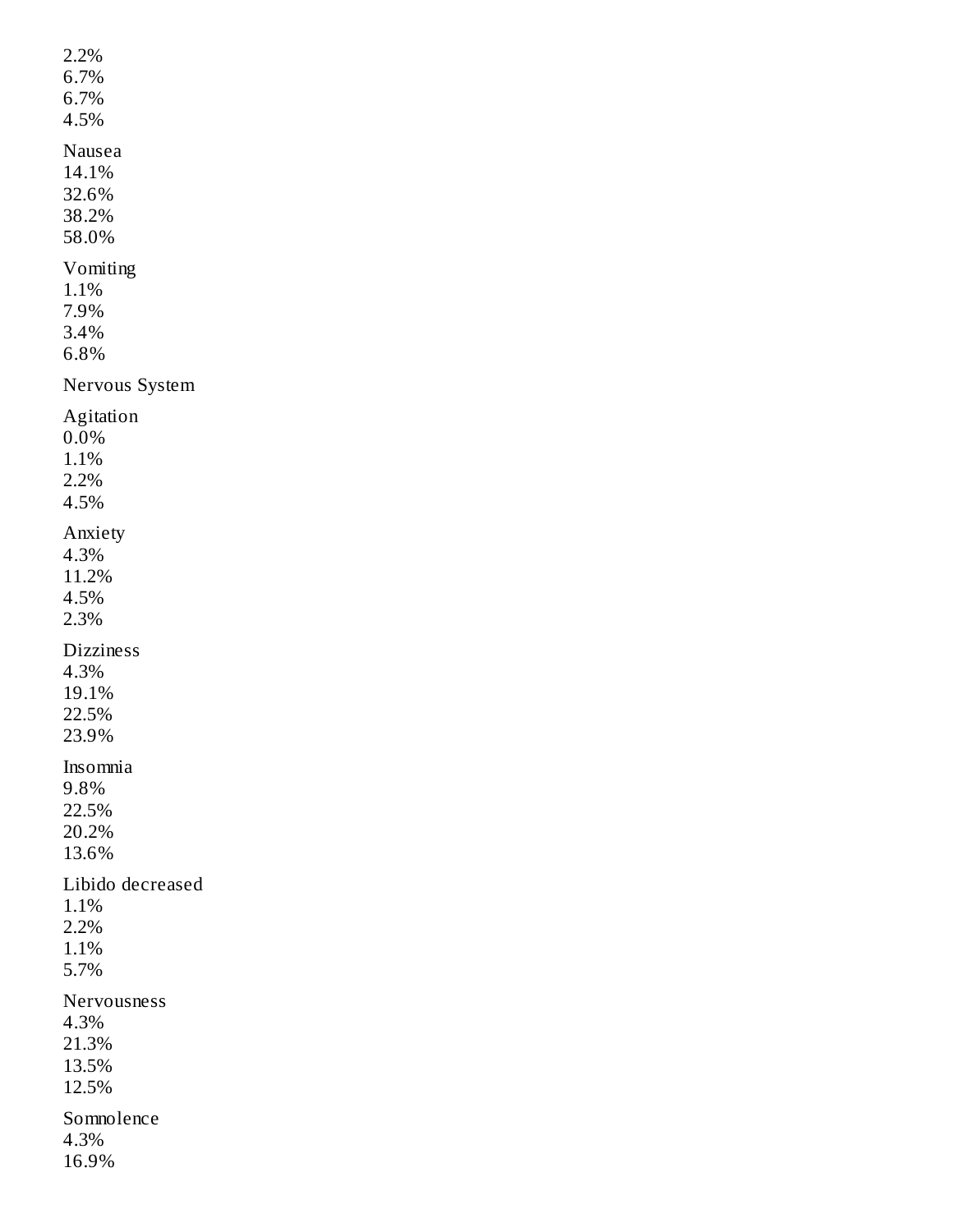18.0%

26.1%

Tremor

0.0%

1.1% 2.2%

10.2%

Respiratory System

Yawn

- 0.0%
- 4.5%

5.6%

8.0%

Skin and Appendages

Sweating

5.4% 6.7%

12.4%

19.3%

Special Senses

Abnormality of accommodation

0.0%

9.1%

7.9%

5.6%

Urogenital System

Abnormal ejaculation/orgasm 0.0%

4.5% 2.2% 12.5%

Impotence

0.0% 5.8% 2.1% 3.6%

(Number of men)

 $(n=63)$  $(n=52)$  $(n=48)$ 

 $(n=56)$ 

Adaptation to Certain Adverse Events

Over a 6 week period, there was evidence of adaptation to some adverse events with continued therapy (e.g., dizziness and nausea), but less to other effects (e.g., abnormal ejaculation and dry mouth).

Vital Sign Changes

Venlafaxine tablets, USP treatment (averaged over all dose groups) in clinical trials was associated with a mean increase in pulse rate of approximately 3 beats per minute, compared to no change for placebo.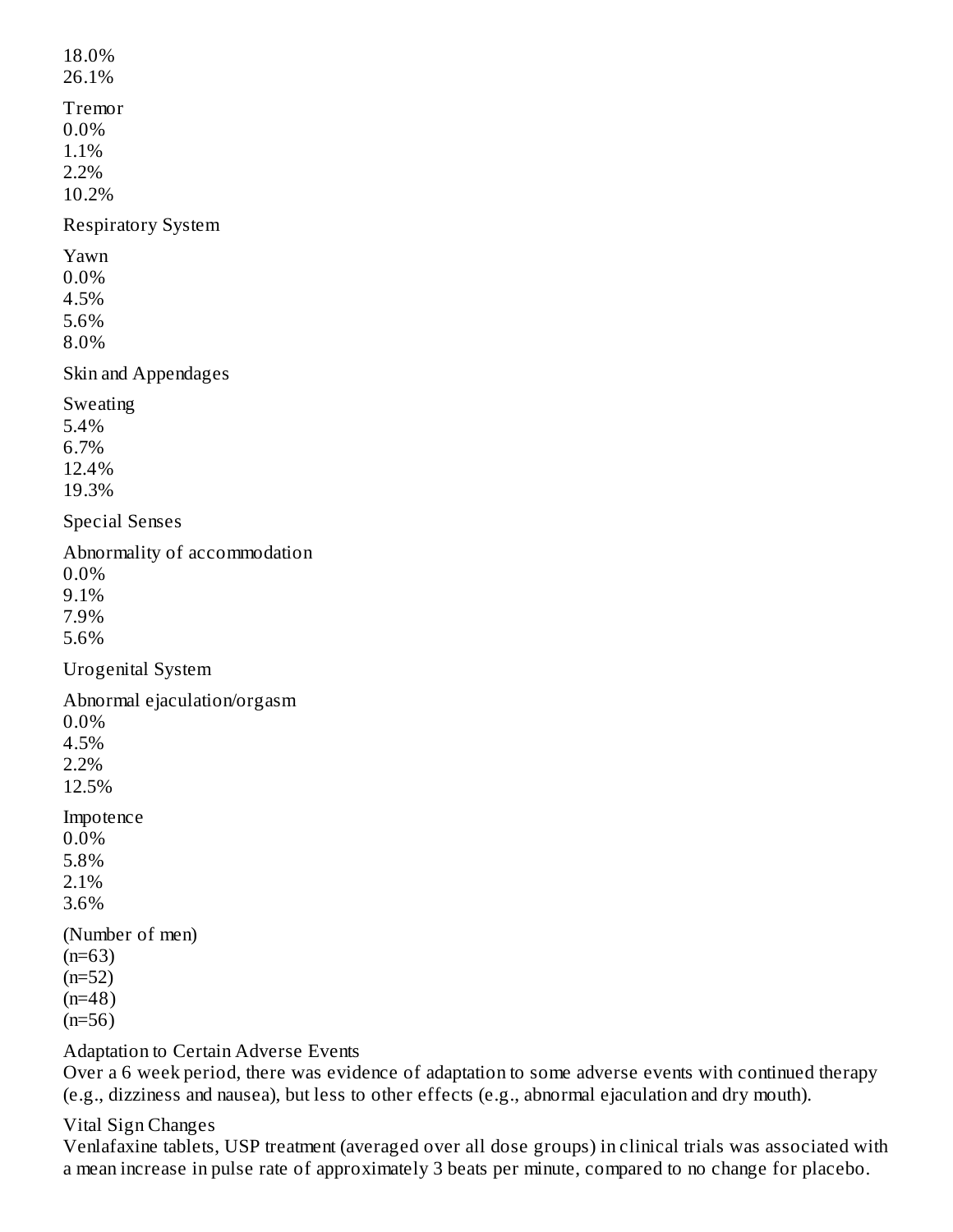In a flexible-dose study, with doses in the range of 200 to 375 mg/day and mean dose greater than 300 mg/day, the mean pulse was increased by about 2 beats per minute compared with a decrease of about 1 beat per minute for placebo.

In controlled clinical trials, venlafaxine tablets, USP was associated with mean increases in diastolic blood pressure ranging from 0.7 to 2.5 mm Hg averaged over all dose groups, compared to mean decreases ranging from 0.9 to 3.8 mm Hg for placebo. However, there is a dose dependency for blood pressure increase (see WARNINGS).

## Laboratory Changes

Of the serum chemistry and hematology parameters monitored during clinical trials with venlafaxine tablets, USP, a statistically significant difference with placebo was seen only for serum cholesterol. In premarketing trials, treatment with venlafaxine tablets, USP was associated with a mean final on-therapy increase in total cholesterol of 3 mg/dL.

Patients treated with venlafaxine tablets, USP for at least 3 months in placebo-controlled 12 month extension trials had a mean final on-therapy increase in total cholesterol of 9.1 mg/dL compared with a decrease of 7.1 mg/dL among placebo-treated patients. This increase was duration dependent over the study period and tended to be greater with higher doses. Clinically relevant increases in serum cholesterol, defined as 1) a final on-therapy increase in serum cholesterol  $\geq$  50 mg/dL from baseline and to a value  $\geq 261$  mg/dL or 2) an average on-therapy increase in serum cholesterol  $\geq 50$  mg/dL from baseline and to a value  $\geq 261$  mg/dL, were recorded in 5.3% of venlafaxine-treated patients and 0.0% of placebo-treated patients (see PRECAUTIONS, General, Serum Cholesterol Elevation).

## ECG Changes

In an analysis of ECGs obtained in 769 patients treated with venlafaxine tablets, USP and 450 patients treated with placebo in controlled clinical trials, the only statistically significant difference observed was for heart rate, i.e., a mean increase from baseline of 4 beats per minute for venlafaxine tablets, USP. In a flexible-dose study, with doses in the range of 200 to 375 mg/day and mean dose greater than 300 mg/day, the mean change in heart rate was 8.5 beats per minute compared with 1.7 beats per minute for placebo (see PRECAUTIONS, General, Use in Patients With Concomitant Illness).

## Other Events Observed During the Premarketing Evaluation of Venlafaxine

During its premarketing assessment, multiple doses of venlafaxine tablets, USP were administered to 2897 patients in Phase 2 and Phase 3 studies. In addition, in premarketing assessment of venlafaxine hydrochloride extended-release capsules, multiple doses were administered to 705 patients in Phase 3 major depressive disorder studies and venlafaxine tablets, USP was administered to 96 patients. During its premarketing assessment, multiple doses of venlafaxine hydrochloride extended-release capsules were also administered to 1381 patients in Phase 3 GAD studies and 277 patients in Phase 3 Social Anxiety Disorder studies. The conditions and duration of exposure to venlafaxine in both development programs varied greatly, and included (in overlapping categories) open and double-blind studies, uncontrolled and controlled studies, inpatient (venlafaxine tablets, USP only) and outpatient studies, fixed-dose and titration studies. Untoward events associated with this exposure were recorded by clinical investigators using terminology of their own choosing. Consequently, it is not possible to provide a meaningful estimate of the proportion of individuals experiencing adverse events without first grouping similar types of untoward events into a smaller number of standardized event categories.

In the tabulations that follow, reported adverse events were classified using a standard COSTARTbased Dictionary terminology. The frequencies presented, therefore, represent the proportion of the 5356 patients exposed to multiple doses of either formulation of venlafaxine who experienced an event of the type cited on at least one occasion while receiving venlafaxine. All reported events are included except those already listed in TABLE 2 and those events for which a drug cause was remote. If the COSTART term for an event was so general as to be uninformative, it was replaced with a more informative term. It is important to emphasize that, although the events reported occurred during treatment with venlafaxine, they were not necessarily caused by it.

Events are further categorized by body system and listed in order of decreasing frequency using the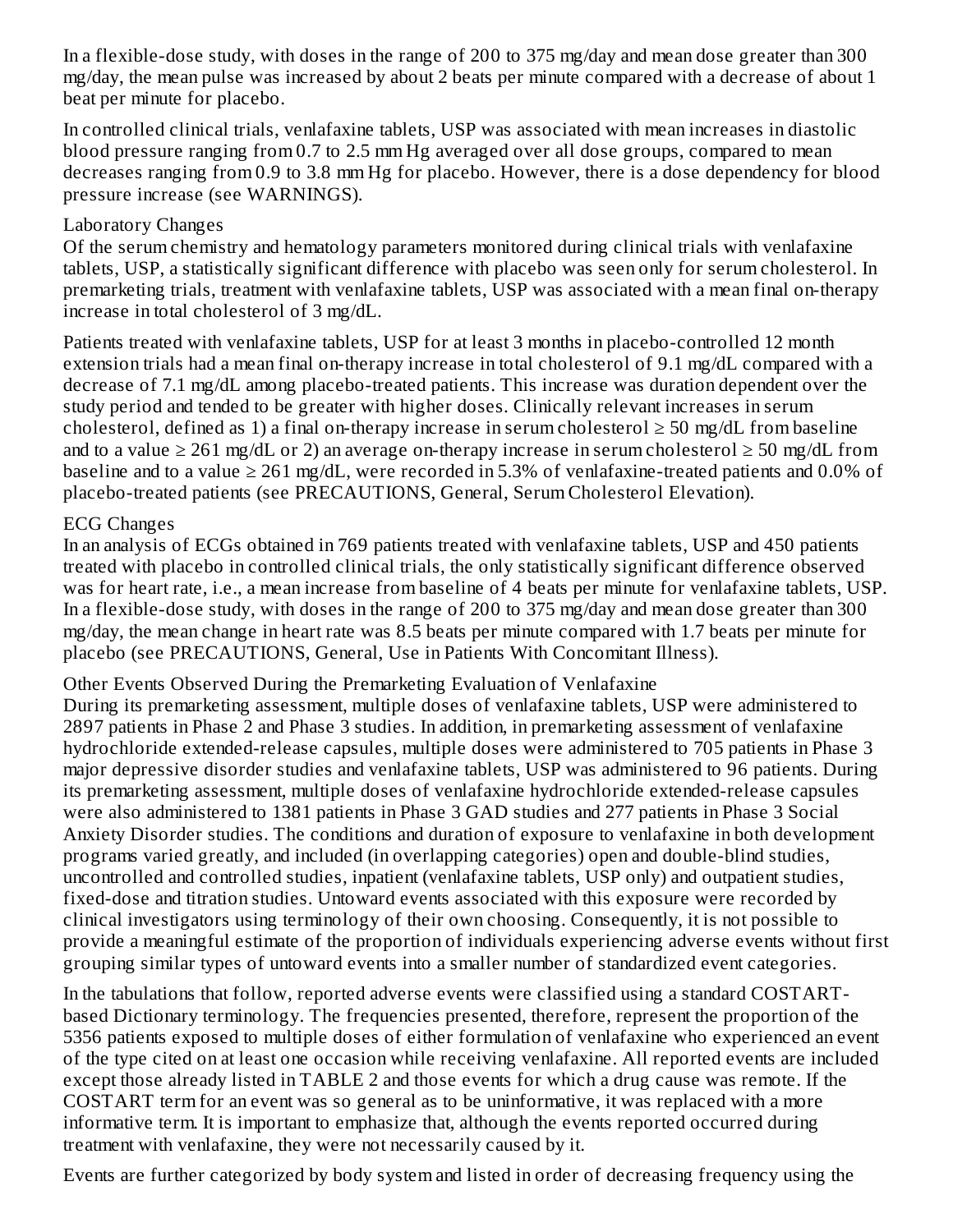following definitions: frequent adverse events are defined as those occurring on one or more occasions in at least 1/100 patients; infrequent adverse events are those occurring in 1/100 to 1/1000 patients; rare events are those occurring in fewer than 1/1000 patients.

Body as a whole—Frequent: accidental injury, chest pain substernal, neck pain; Infrequent: face edema, intentional injury, malaise, moniliasis, neck rigidity, pelvic pain, photosensitivity reaction, suicide attempt, withdrawal syndrome; Rare: appendicitis, bacteremia, carcinoma, cellulitis.

Cardiovascular system—Frequent: migraine; Infrequent: angina pectoris, arrhythmia, extrasystoles, hypotension, peripheral vascular disorder (mainly cold feet and/or cold hands), syncope, thrombophlebitis; Rare: aortic aneurysm, arteritis, first-degree atrioventricular block, bigeminy, bradycardia, bundle branch block, capillary fragility, cardiovascular disorder (mitral valve and circulatory disturbance), cerebral ischemia, coronary artery disease, congestive heart failure, heart arrest, mucocutaneous hemorrhage, myocardial infarct, pallor.

Digestive system—Frequent: eructation; Infrequent: bruxism, colitis, dysphagia, tongue edema, esophagitis, gastritis, gastroenteritis, gastrointestinal ulcer, gingivitis, glossitis, rectal hemorrhage, hemorrhoids, melena, oral moniliasis, stomatitis, mouth ulceration; Rare: cheilitis, cholecystitis, cholelithiasis, duodenitis, esophageal spasm, hematemesis, gastrointestinal hemorrhage, gum hemorrhage, hepatitis, ileitis, jaundice, intestinal obstruction, parotitis, periodontitis, proctitis, increased salivation, soft stools, tongue discoloration.

Endocrine system—Rare: goiter, hyperthyroidism, hypothyroidism, thyroid nodule, thyroiditis.

Hemic and lymphatic system—Frequent: ecchymosis; Infrequent: anemia, leukocytosis, leukopenia, lymphadenopathy, thrombocythemia, thrombocytopenia; Rare: basophilia, bleeding time increased, cyanosis, eosinophilia, lymphocytosis, multiple myeloma, purpura.

Metabolic and nutritional—Frequent: edema, weight gain; Infrequent: alkaline phosphatase increased, dehydration, hypercholesteremia, hyperglycemia, hyperlipemia, hypokalemia, SGOT (AST) increased, SGPT (ALT) increased, thirst; Rare: alcohol intolerance, bilirubinemia, BUN increased, creatinine increased, diabetes mellitus, glycosuria, gout, healing abnormal, hemochromatosis, hypercalcinuria, hyperkalemia, hyperphosphatemia, hyperuricemia, hypocholesteremia, hypoglycemia, hyponatremia, hypophosphatemia, hypoproteinemia, uremia.

Musculoskeletal system—Infrequent: arthritis, arthrosis, bone pain, bone spurs, bursitis, leg cramps, myasthenia, tenosynovitis; Rare: pathological fracture, myopathy, osteoporosis, osteosclerosis, plantar fasciitis, rheumatoid arthritis, tendon rupture.

Nervous system—Frequent: trismus, vertigo; Infrequent: akathisia, apathy, ataxia, circumoral paresthesia, CNS stimulation, emotional lability, euphoria, hallucinations, hostility, hyperesthesia, hyperkinesia, hypotonia, incoordination, libido increased, manic reaction, myoclonus, neuralgia, neuropathy, psychosis, seizure, abnormal speech, stupor; Rare: akinesia, alcohol abuse, aphasia, bradykinesia, buccoglossal syndrome, cerebrovascular accident, loss of consciousness, delusions, dementia, dystonia, facial paralysis, feeling drunk, abnormal gait, Guillain-Barre Syndrome, hyperchlorhydria, hypokinesia, impulse control difficulties, neuritis, nystagmus, paranoid reaction, paresis, psychotic depression, reflexes decreased, reflexes increased, suicidal ideation, torticollis.

Respiratory system—Frequent: bronchitis, dyspnea; Infrequent: asthma, chest congestion, epistaxis, hyperventilation, laryngismus, laryngitis, pneumonia, voice alteration; Rare: atelectasis, hemoptysis, hypoventilation, hypoxia, larynx edema, pleurisy, pulmonary embolus, sleep apnea.

Skin and appendages—Infrequent: acne, alopecia, brittle nails, contact dermatitis, dry skin, eczema, skin hypertrophy, maculopapular rash, psoriasis, urticaria; Rare: erythema nodosum, exfoliative dermatitis, lichenoid dermatitis, hair discoloration, skin discoloration, furunculosis, hirsutism, leukoderma, petechial rash, pustular rash, vesiculobullous rash, seborrhea, skin atrophy, skin striae.

Special senses—Frequent: abnormality of accommodation, abnormal vision; Infrequent: cataract, conjunctivitis, corneal lesion, diplopia, dry eyes, eye pain, hyperacusis, otitis media, parosmia,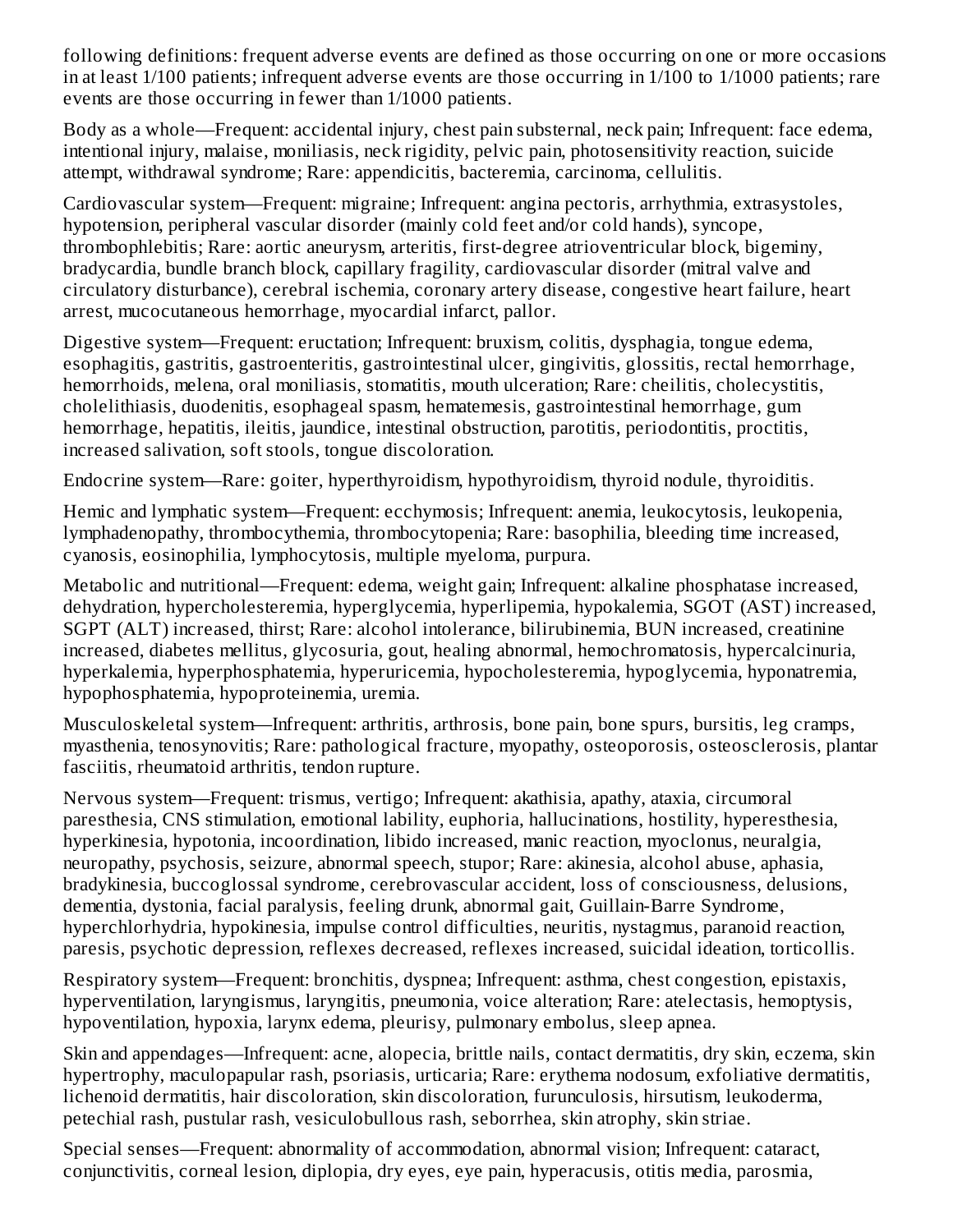photophobia, taste loss, visual field defect; Rare: blepharitis, chromatopsia, conjunctival edema, deafness, exophthalmos, angle-closure glaucoma, retinal hemorrhage, subconjunctival hemorrhage, keratitis, labyrinthitis, miosis, papilledema, decreased pupillary reflex, otitis externa, scleritis, uveitis.

Urogenital system—Frequent: metrorrhagia\*, prostatic disorder (prostatitis and enlarged prostate)\*, vaginitis\*; Infrequent: albuminuria, amenorrhea\*, cystitis, dysuria, hematuria, leukorrhea\*, menorrhagia\*, nocturia, bladder pain, breast pain, polyuria, pyuria, urinary incontinence, urinary urgency, vaginal hemorrhage\*; Rare: abortion\*, anuria, balanitis\*, breast discharge, breast engorgement, breast enlargement, endometriosis\*, fibrocystic breast, calcium crystalluria, cervicitis\*, ovarian cyst\*, prolonged erection\*, gynecomastia (male)\*, hypomenorrhea\*, kidney calculus, kidney pain, kidney function abnormal, female lactation\*, mastitis, menopause\*, oliguria, orchitis\*, pyelonephritis, salpingitis\*, urolithiasis, uterine hemorrhage\*, uterine spasm\*, vaginal dryness\*.

\* Based on the number of men and women as appropriate.

## Postmarketing Reports

Voluntary reports of other adverse events temporally associated with the use of venlafaxine that have been received since market introduction and that may have no causal relationship with the use of venlafaxine include the following: agranulocytosis, anaphylaxis, angioedema, aplastic anemia, catatonia, congenital anomalies, impaired coordination and balance, CPK increased, deep vein thrombophlebitis, delirium, EKG abnormalities such as QT prolongation; cardiac arrhythmias including atrial fibrillation, supraventricular tachycardia, ventricular extrasystole, and rare reports of ventricular fibrillation and ventricular tachycardia, including torsade de pointes; toxic epidermal necrolysis/Stevens-Johnson syndrome, erythema multiforme, extrapyramidal symptoms (including dyskinesia and tardive dyskinesia), angle-closure glaucoma, hemorrhage (including eye and gastrointestinal bleeding), hepatic events (including GGT elevation; abnormalities of unspecified liver function tests; liver damage, necrosis, or failure; and fatty liver), interstitial lung disease, involuntary movements, LDH increased, neutropenia, night sweats, pancreatitis, pancytopenia, panic, prolactin increased, renal failure, rhabdomyolysis, shock-like electrical sensations or tinnitus (in some cases, subsequent to the discontinuation of venlafaxine or tapering of dose), and syndrome of inappropriate antidiuretic hormone secretion (usually in the elderly).

There have been reports of elevated clozapine levels that were temporally associated with adverse events, including seizures, following the addition of venlafaxine. There have been reports of increases in prothrombin time, partial thromboplastin time, or INR when venlafaxine was given to patients receiving warfarin therapy.

## CONTROLLED SUBSTANCE

Venlafaxine tablets, USP is not a controlled substance.

Physical and Psychological Dependence

In vitro studies revealed that venlafaxine has virtually no affinity for opiate, benzodiazepine, phencyclidine (PCP), or N-methyl-D-aspartic acid (NMDA) receptors.

Venlafaxine was not found to have any significant CNS stimulant activity in rodents. In primate drug discrimination studies, venlafaxine showed no significant stimulant or depressant abuse liability.

Discontinuation effects have been reported in patients receiving venlafaxine (see DOSAGE AND ADMINISTRATION).

While venlafaxine tablets, USP has not been systematically studied in clinical trials for its potential for abuse, there was no indication of drug-seeking behavior in the clinical trials. However, it is not possible to predict on the basis of premarketing experience the extent to which a CNS active drug will be misused, diverted, and/or abused once marketed. Consequently, physicians should carefully evaluate patients for history of drug abuse and follow such patients closely, observing them for signs of misuse or abuse of venlafaxine tablets, USP (e.g., development of tolerance, incrementation of dose, drugseeking behavior).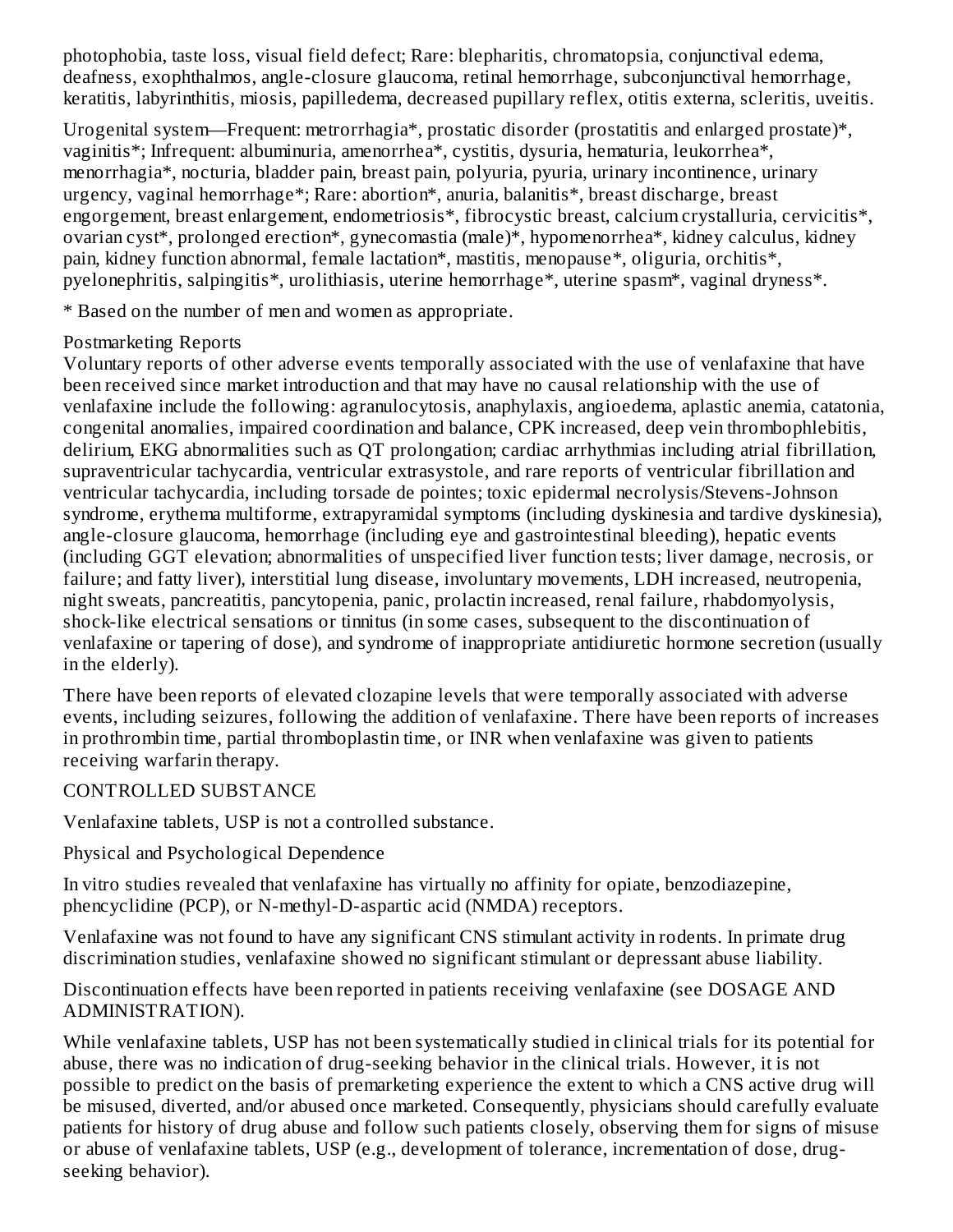#### Human Experience

There were 14 reports of acute overdose with venlafaxine tablets, USP, either alone or in combination with other drugs and/or alcohol, among the patients included in the premarketing evaluation. The majority of the reports involved ingestions in which the total dose of venlafaxine tablets, USP taken was estimated to be no more than several-fold higher than the usual therapeutic dose. The 3 patients who took the highest doses were estimated to have ingested approximately 6.75 g, 2.75 g, and 2.5 g. The resultant peak plasma levels of venlafaxine for the latter 2 patients were 6.24 and 2.35 mcg/mL, respectively, and the peak plasma levels of O-desmethylvenlafaxine were 3.37 and 1.30 mcg/mL, respectively. Plasma venlafaxine levels were not obtained for the patient who ingested 6.75 g of venlafaxine. All 14 patients recovered without sequelae. Most patients reported no symptoms. Among the remaining patients, somnolence was the most commonly reported symptom. The patient who ingested 2.75 g of venlafaxine was observed to have 2 generalized convulsions and a prolongation of QTc to 500 msec, compared with 405 msec at baseline. Mild sinus tachycardia was reported in 2 of the other patients.

In postmarketing experience, overdose with venlafaxine has occurred predominantly in combination with alcohol and/or other drugs. The most commonly reported events in overdosage include tachycardia, changes in level of consciousness (ranging from somnolence to coma), mydriasis, seizures, and vomiting. Electrocardiogram changes (e.g., prolongation of QT interval, bundle branch block, QRS prolongation), ventricular tachycardia, bradycardia, hypotension, rhabdomyolysis, vertigo, liver necrosis, serotonin syndrome, and death have been reported.

Published retrospective studies report that venlafaxine overdosage may be associated with an increased risk of fatal outcomes compared to that observed with SSRI antidepressant products, but lower than that for tricyclic antidepressants. Epidemiological studies have shown that venlafaxine-treated patients have a higher preexisting burden of suicide risk factors than SSRI-treated patients. The extent to which the finding of an increased risk of fatal outcomes can be attributed to the toxicity of venlafaxine in overdosage as opposed to some characteristic(s) of venlafaxine-treated patients is not clear. Prescriptions for venlafaxine tablets, USP should be written for the smallest quantity of tablets consistent with good patient management, in order to reduce the risk of overdose.

#### Management of Overdosage

Treatment should consist of those general measures employed in the management of overdosage with any antidepressant.

Ensure an adequate airway, oxygenation, and ventilation. Monitor cardiac rhythm and vital signs. General supportive and symptomatic measures are also recommended. Induction of emesis is not recommended. Gastric lavage with a large-bore orogastric tube with appropriate airway protection, if needed, may be indicated if performed soon after ingestion or in symptomatic patients. Activated charcoal should be administered. Due to the large volume of distribution of this drug, forced diuresis, dialysis, hemoperfusion and exchange transfusion are unlikely to be of benefit. No specific antidotes for venlafaxine are known.

In managing overdosage, consider the possibility of multiple drug involvement. The physician should consider contacting a poison control center for additional information on the treatment of any overdose. Telephone numbers for certified poison control centers are listed in the Physicians' Desk Reference (PDR).

## Initial Treatment

The recommended starting dose for venlafaxine tablets, USP is 75 mg/day, administered in two or three divided doses, taken with food. Depending on tolerability and the need for further clinical effect, the dose may be increased to 150 mg/day. If needed, the dose should be further increased up to 225 mg/day. When increasing the dose, increments of up to 75 mg/day should be made at intervals of no less than 4 days. In outpatient settings there was no evidence of usefulness of doses greater than 225 mg/day for moderately depressed patients, but more severely depressed inpatients responded to a mean dose of 350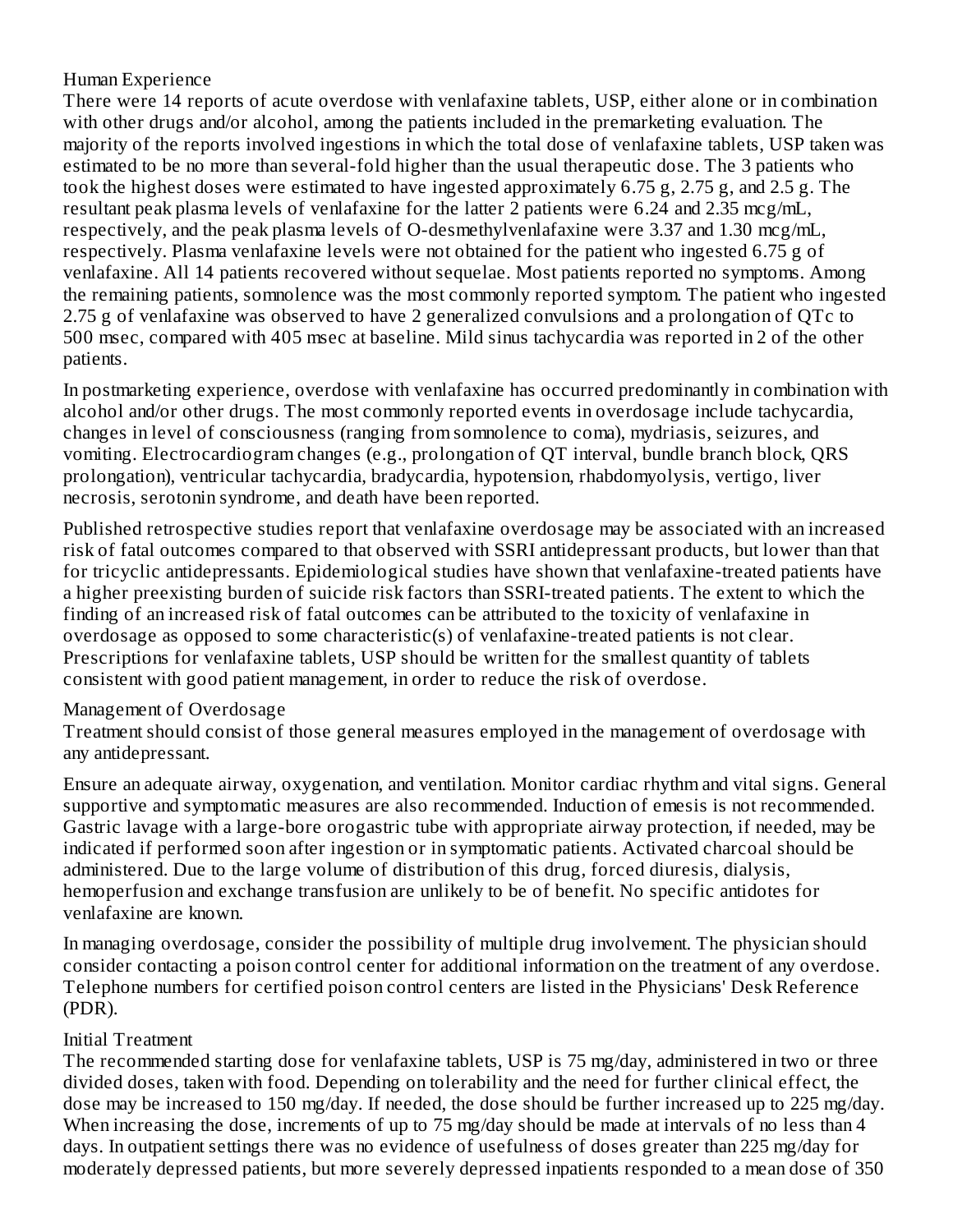mg/day. Certain patients, including more severely depressed patients, may therefore respond more to higher doses, up to a maximum of 375 mg/day, generally in three divided doses (see PRECAUTIONS, General, Use in Patients With Concomitant Illness).

#### Special Populations

## Treatment of Pregnant Women During the Third Trimester

Neonates exposed to venlafaxine tablets, USP, other SNRIs, or SSRIs, late in the third trimester have developed complications requiring prolonged hospitalization, respiratory support, and tube feeding (see PRECAUTIONS). When treating pregnant women with venlafaxine tablets, USP during the third trimester, the physician should carefully consider the potential risks and benefits of treatment.

#### Dosage for Patients With Hepatic Impairment

Given the decrease in clearance and increase in elimination half-life for both venlafaxine and ODV that is observed in patients with hepatic cirrhosis and mild and moderate hepatic impairment compared to normal subjects (see CLINICAL PHARMACOLOGY), it is recommended that the total daily dose be reduced by 50% in patients with mild to moderate hepatic impairment. Since there was much individual variability in clearance between subjects with cirrhosis, it may be necessary to reduce the dose even more than 50%, and individualization of dosing may be desirable in some patients.

#### Dosage for Patients With Renal Impairment

Given the decrease in clearance for venlafaxine and the increase in elimination half-life for both venlafaxine and ODV that is observed in patients with renal impairment (GFR = 10 to 70 mL/min) compared to normals (see CLINICAL PHARMACOLOGY), it is recommended that the total daily dose be reduced by 25% in patients with mild to moderate renal impairment. It is recommended that the total daily dose be reduced by 50% in patients undergoing hemodialysis. Since there was much individual variability in clearance between patients with renal impairment, individualization of dosing may be desirable in some patients.

#### Dosage for Elderly Patients

No dose adjustment is recommended for elderly patients on the basis of age. As with any antidepressant, however, caution should be exercised in treating the elderly. When individualizing the dosage, extra care should be taken when increasing the dose.

#### Maintenance Treatment

It is generally agreed that acute episodes of major depressive disorder require several months or longer of sustained pharmacological therapy beyond response to the acute episode. In one study, in which patients responding during 8 weeks of acute treatment with venlafaxine hydrochloride extendedrelease capsules were assigned randomly to placebo or to the same dose of venlafaxine hydrochloride extended-release capsules (75, 150, or 225 mg/day, qAM) during 26 weeks of maintenance treatment as they had received during the acute stabilization phase, longer-term efficacy was demonstrated. A second longer-term study has demonstrated the efficacy of venlafaxine tablets, USP in maintaining an antidepressant response in patients with recurrent depression who had responded and continued to be improved during an initial 26 weeks of treatment and were then randomly assigned to placebo or venlafaxine tablets, USP for periods of up to 52 weeks on the same dose (100 to 200 mg/day, on a b.i.d. schedule) (see CLINICAL TRIALS). Based on these limited data, it is not known whether or not the dose of venlafaxine tablets, USP / venlafaxine hydrochloride extended-release capsules needed for maintenance treatment is identical to the dose needed to achieve an initial response. Patients should be periodically reassessed to determine the need for maintenance treatment and the appropriate dose for such treatment.

#### Discontinuing Venlafaxine Tablets, USP

Symptoms associated with discontinuation of venlafaxine tablets, USP, other SNRIs, and SSRIs, have been reported (see PRECAUTIONS). Patients should be monitored for these symptoms when discontinuing treatment. A gradual reduction in the dose rather than abrupt cessation is recommended whenever possible. If intolerable symptoms occur following a decrease in the dose or upon discontinuation of treatment, then resuming the previously prescribed dose may be considered.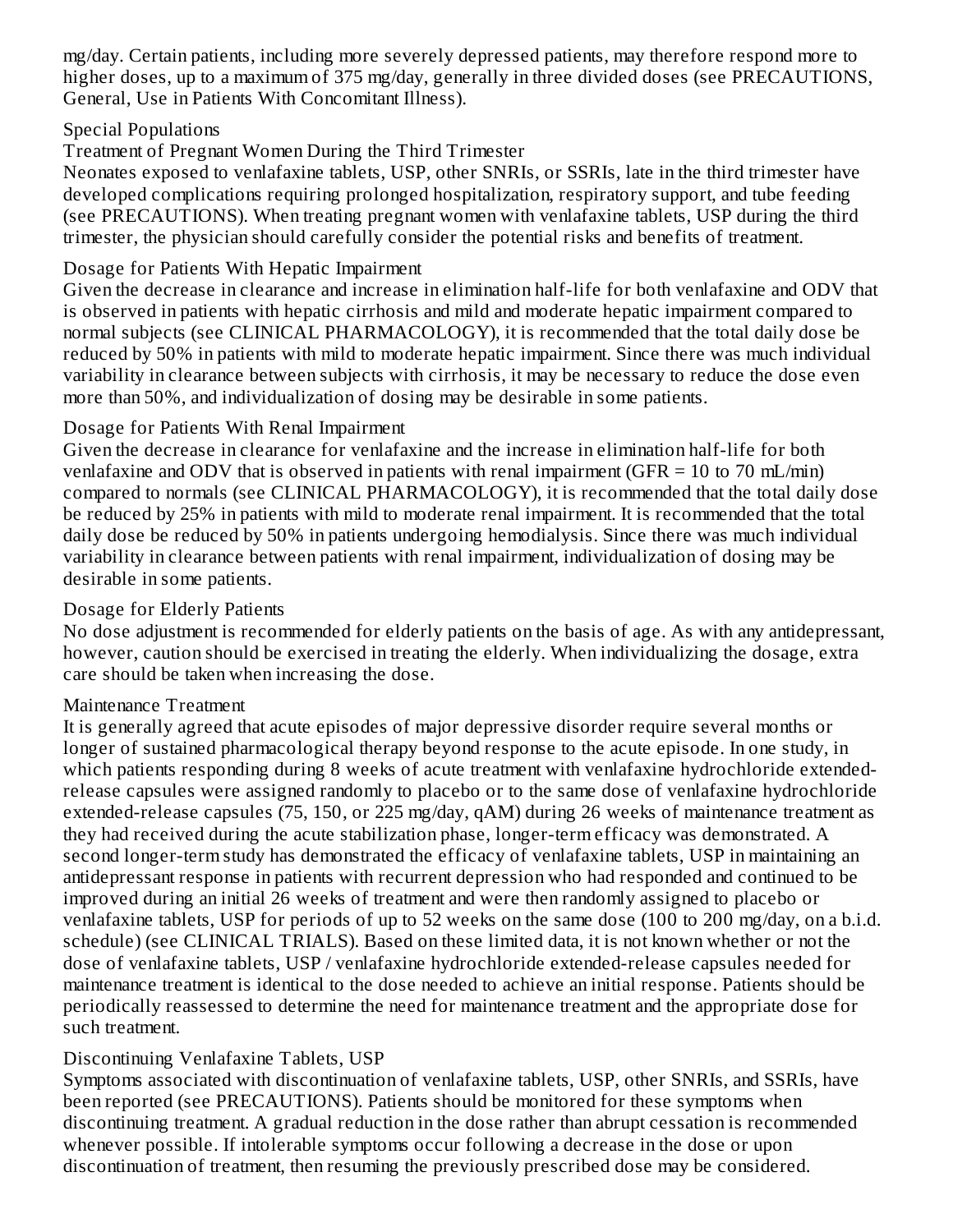Subsequently, the physician may continue decreasing the dose but at a more gradual rate.

Switching a Patient To or From a Monoamine Oxidase Inhibitor (MAOI) Intended to Treat Psychiatric Disorders

At least 14 days should elapse between discontinuation of an MAOI intended to treat psychiatric disorders and initiation of therapy with venlafaxine tablets, USP. Conversely, at least 7 days should be allowed after stopping venlafaxine tablets, USP before starting an MAOI intended to treat psychiatric disorders (see CONTRAINDICATIONS).

Use of Venlafaxine Tablets, USP With Other MAOls, Such as Linezolid or Methylene Blue Do not start venlafaxine tablets, USP in a patient who is being treated with linezolid or intravenous methylene blue because there is increased risk of serotonin syndrome. In a patient who requires more urgent treatment of a psychiatric condition, other interventions, including hospitalization, should be considered (see CONTRAINDICATIONS).

In some cases, a patient already receiving therapy with venlafaxine tablets, USP may require urgent treatment with linezolid or intravenous methylene blue. If acceptable alternatives to linezolid or intravenous methylene blue treatment are not available and the potential benefits of linezolid or intravenous methylene blue treatment are judged to outweigh the risks of serotonin syndrome in a particular patient, venlafaxine tablets, USP should be stopped promptly, and linezolid or intravenous methylene blue can be administered. The patient should be monitored for symptoms of serotonin syndrome for 7 days or until 24 hours after the last dose of linezolid or intravenous methylene blue, whichever comes first. Therapy with venlafaxine tablets, USP may be resumed 24 hours after the last dose of linezolid or intravenous methylene blue (see WARNINGS).

The risk of administering methylene blue by non-intravenous routes (such as oral tablets or by local injection) or in intravenous doses much lower than 1 mg/kg with venlafaxine tablets, USP is unclear. The clinician should, nevertheless, be aware of the possibility of emergent symptoms of serotonin syndrome with such use (see WARNINGS).

Venlafaxine Tablets, USP 50 mg are peach colored, shield-shaped, uncoated, flat-faced beveled edge, tablets debossed with '394' on one side and scored on the other side

Medication Guide Venlafaxine (ven-la-fax-een) Tablets, USP

Read the Medication Guide that comes with venlafaxine tablets, USP before you start taking it and each time you get a refill. There may be new information. This Medication Guide does not take the place of talking to your healthcare provider about your medical condition or treatment. Talk with your healthcare provider if there is something you do not understand or want to learn more about.

What is the most important information I should know about Venlafaxine Tablets, USP? Venlafaxine tablets, USP and other antidepressant medicines may cause serious side effects, including:

1. Suicidal thoughts or actions:

• Venlafaxine tablets, USP and other antidepressant medicines may increase suicidal thoughts or actions in some children, teenagers, or young adults within the first few months of treatment or when the dose is changed.

• Depression or other serious mental illnesses are the most important causes of suicidal thoughts or actions.

• Watch for these changes and call your healthcare provider right away if you notice:

• New or sudden changes in mood, behavior, actions, thoughts, or feelings, especially if severe.

• Pay particular attention to such changes when venlafaxine tablets, USP is started or when the dose is changed.

Keep all follow-up visits with your healthcare provider and call between visits if you are worried about symptoms.

Call your healthcare provider right away if you have any of the following symptoms, or call 911 if an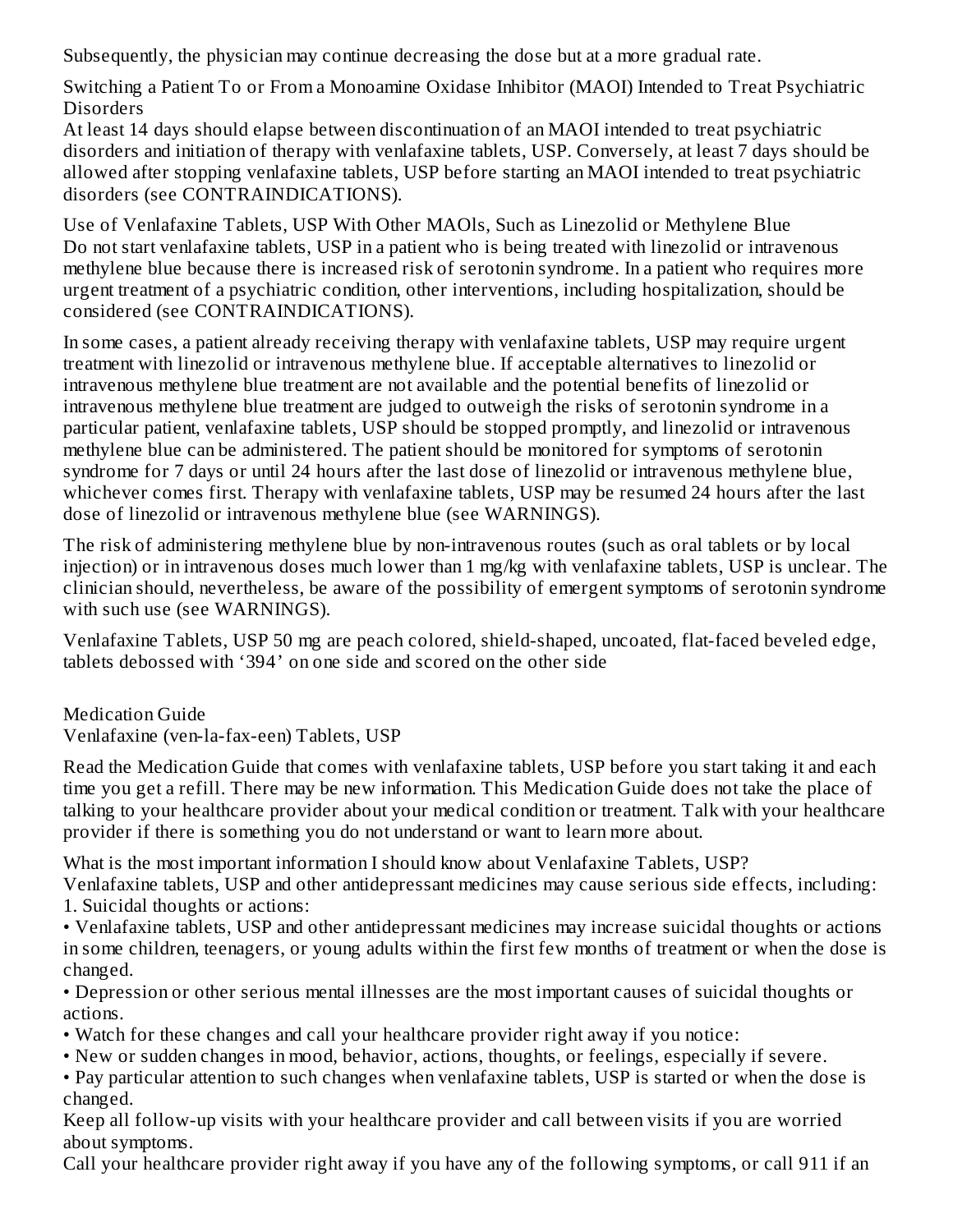emergency, especially if they are new, worse, or worry you:

- attempts to commit suicide
- acting on dangerous impulses
- acting aggressive or violent
- thoughts about suicide or dying
- new or worse depression
- new or worse anxiety or panic attacks
- feeling agitated, restless, angry or irritable
- trouble sleeping
- an increase in activity or talking more than what is normal for you
- other unusual changes in behavior or mood

Call your healthcare provider right away if you have any of the following symptoms, or call 911 if an emergency. Venlafaxine Tablets, USP may be associated with these serious side effects:

2. Serotonin Syndrome

- This condition can be life-threatening and may include:
- agitation, hallucinations, coma or other changes in mental status
- coordination problems or muscle twitching (overactive reflexes)
- racing heartbeat, high or low blood pressure
- sweating or fever
- nausea, vomiting, or diarrhea
- muscle rigidity
- 3. Changes in blood pressure. Venlafaxine Tablets, USP may:

• increase your blood pressure. Control high blood pressure before starting treatment and monitor blood pressure regularly

- 4. Enlarged pupils (mydriasis).
- 5. Anxiety and insomnia.
- 6. Changes in appetite or weight.
- children and adolescents should have height and weight monitored during treatment
- 7. Manic/hypomanic episodes:
- greatly increased energy
- severe trouble sleeping
- racing thoughts
- reckless behavior
- unusually grand ideas
- excessive happiness or irritability
- talking more or faster than usual
- 8. Low salt (sodium) levels in the blood.

Elderly people may be at greater risk for this. Symptoms may include:

- headache
- weakness or feeling unsteady
- confusion, problems concentrating or thinking or memory problems
- 9. Seizures or convulsions.

10. Abnormal bleeding: venlafaxine tablets, USP and other antidepressant medicines may increase your risk of bleeding or bruising, especially if you take the blood thinner warfarin (Coumadin®, Jantoven®), a non-steroidal anti-inflammatory drug (NSAIDs, like ibuprofen or naproxen), or aspirin.

11. Elevated cholesterol.

12. Lung disease and pneumonia: venlafaxine tablets, USP may cause rare lung problems. Symptoms include:

- worsening shortness of breath
- cough
- chest discomfort
- 13. Severe allergic reactions:
- trouble breathing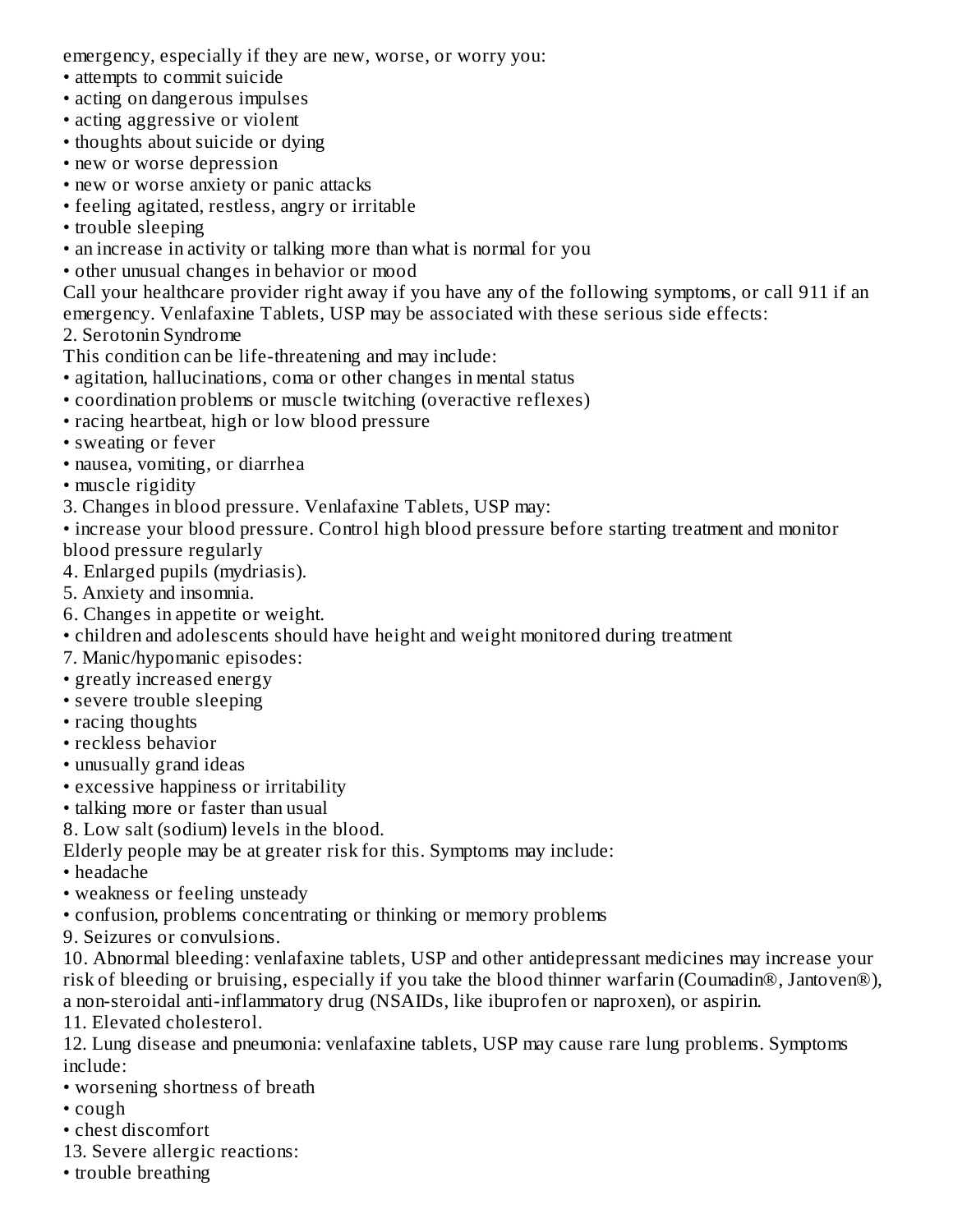- swelling of the face, tongue, eyes or mouth
- rash, itchy welts (hives) or blisters, alone or with fever or joint pain
- 14. Visual problems:
- eye pain
- changes in vision
- swelling or redness in or around the eye

Only some people are at risk for these problems. You may want to undergo an eye examination to see if you are at risk and receive preventative treatment if you are.

Do not stop Venlafaxine Tablets, USP without first talking to your healthcare provider. Stopping venlafaxine tablets, USP too quickly or changing from another antidepressant too quickly may cause serious symptoms including:

- anxiety, irritability
- feeling tired, restless or problems sleeping
- headache, sweating, dizziness
- electric shock-like sensations, shaking, confusion, nightmares
- vomiting, nausea, diarrhea

What is Venlafaxine Tablets, USP?

Venlafaxine tablets, USP is a prescription medicine used to treat depression. It is important to talk with your healthcare provider about the risks of treating depression and also the risks of not treating it. You should discuss all treatment choices with your healthcare provider.

Talk to your healthcare provider if you do not think that your condition is getting better with venlafaxine tablets, USP treatment.

Who should not take Venlafaxine Tablets, USP?

Do not take venlafaxine tablets, USP if you:

• are allergic to venlafaxine tablets, USP or any of the ingredients in venlafaxine tablets, USP. See the end of this Medication Guide for a complete list of ingredients in venlafaxine tablets, USP.

• have uncontrolled narrow-angle glaucoma

• take a Monoamine Oxidase Inhibitor (MAOI). Ask your healthcare provider or pharmacist if you are not sure if you take an MAOI, including the antibiotic linezolid.

• Do not take an MAOI within 7 days of stopping venlafaxine tablets, USP unless directed to do so by your physician.

• Do not start venlafaxine tablets, USP if you stopped taking an MAOI in the last 2 weeks unless directed to do so by your physician.

People who take Venlafaxine Tablets, USP close in time to an MAOI may have serious or even lifethreatening side effects. Get medical help right away if you have any of these symptoms:

• high fever

• uncontrolled muscle spasms

- stiff muscles
- rapid changes in heart rate or blood pressure
- confusion
- loss of consciousness (pass out)

What should I tell my healthcare provider before taking Venlafaxine Tablets, USP? Ask if you are not sure.

Before starting venlafaxine tablets, USP, tell your healthcare provider if you:

- Are taking certain drugs such as:
- Medicines used to treat migraine headaches such as:

O triptans

• Medicines used to treat mood, anxiety, psychotic or thought disorders, such as:

- O tricyclic antidepressants
- O lithium
- O SSRIs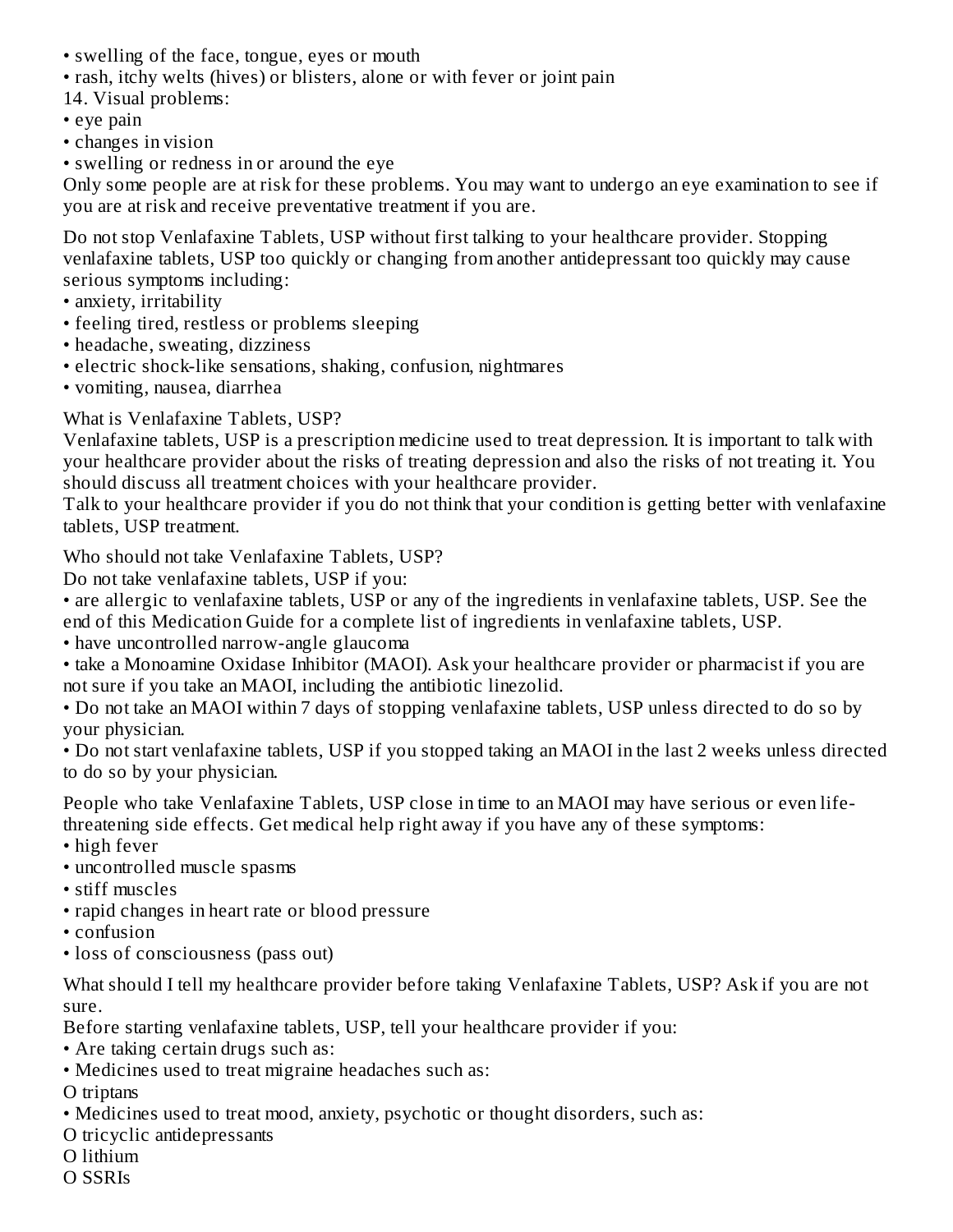# O SNRIs

O antipsychotic drugs

• Medicines used to treat pain such as:

O tramadol

• Medicines used to thin your blood such as:

O warfarin

- Medicines used to treat heartburn such as:
- O Cimetidine
- Over-the-counter medicines or supplements such as:
- O Aspirin or other NSAIDs

O Tryptophan

- O St. John's Wort
- have heart problems
- have diabetes
- have liver problems
- have kidney problems
- have thyroid problems
- have glaucoma
- have or had seizures or convulsions
- have bipolar disorder or mania
- have low sodium levels in your blood
- have high blood pressure
- have high cholesterol
- have or had bleeding problems

• are pregnant or plan to become pregnant. It is not known if venlafaxine tablets, USP will harm your unborn baby. Talk to your healthcare provider about the benefits and risks of treating depression during pregnancy

• are breast-feeding or plan to breast-feed. Some venlafaxine tablets, USP may pass into your breast milk. Talk to your healthcare provider about the best way to feed your baby while taking venlafaxine tablets, USP.

Tell your healthcare provider about all the medicines that you take, including prescription and nonprescription medicines, vitamins, and herbal supplements. Venlafaxine tablets, USP and some medicines may interact with each other, may not work as well, or may cause serious side effects.

Your healthcare provider or pharmacist can tell you if it is safe to take venlafaxine tablets, USP with your other medicines. Do not start or stop any medicine while taking venlafaxine tablets, USP without talking to your healthcare provider first.

If you take venlafaxine tablets, USP, you should not take any other medicines that contain (venlafaxine) including: venlafaxine HCl.

How should I take Venlafaxine Tablets, USP?

• Take venlafaxine tablets, USP exactly as prescribed. Your healthcare provider may need to change the dose of venlafaxine tablets, USP until it is the right dose for you.

• Venlafaxine tablets, USP is to be taken with food.

• If you miss a dose of venlafaxine tablets, USP, take the missed dose as soon as you remember. If it is almost time for the next dose, skip the missed dose and take your next dose at the regular time. Do not take two doses of venlafaxine tablets, USP at the same time.

• If you take too much venlafaxine tablets, USP, call your healthcare provider or poison control center right away, or get emergency treatment.

• When switching from another antidepressant to venlafaxine tablets, USP your doctor may want to lower the dose of the initial antidepressant first to avoid side effects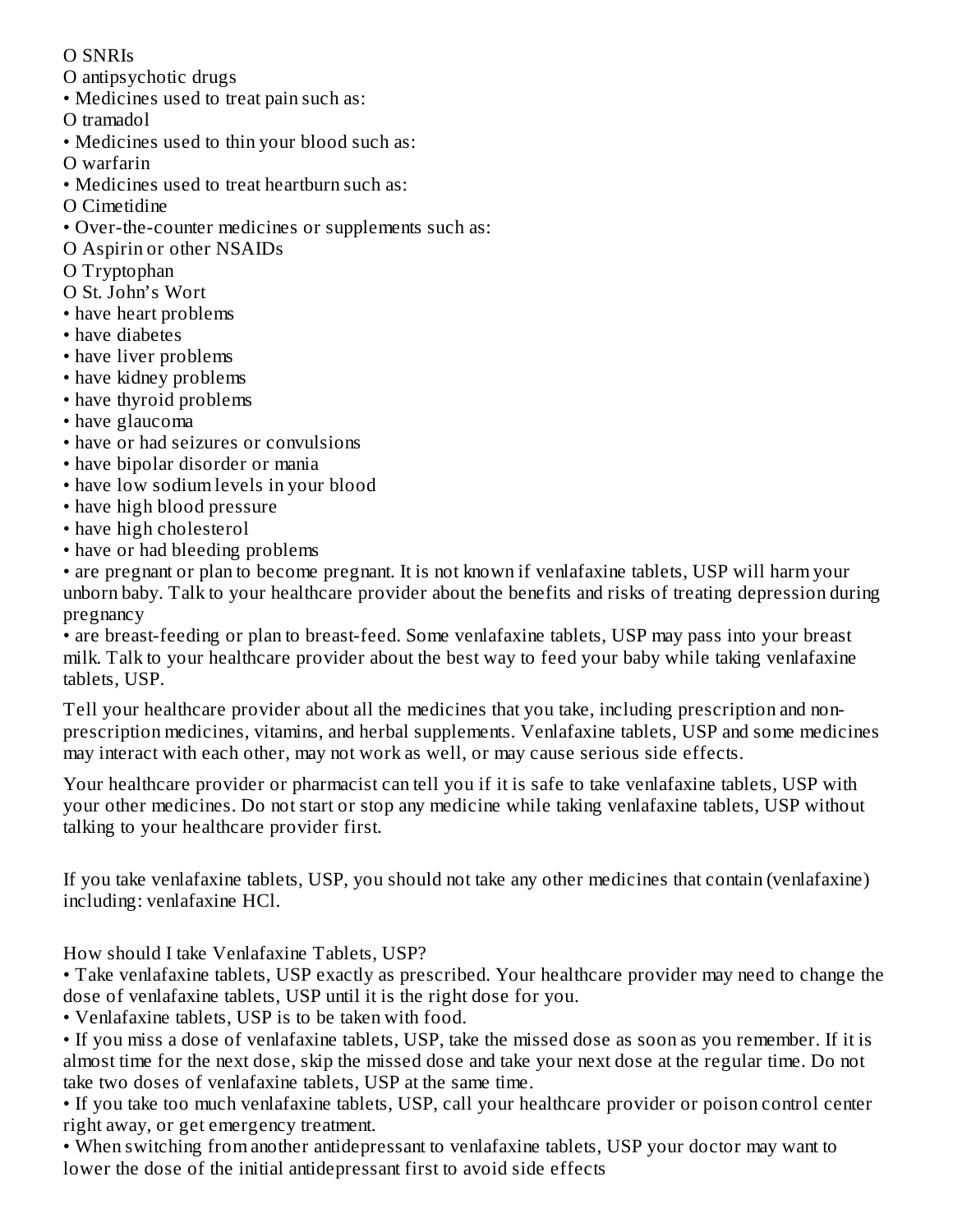What should I avoid while taking Venlafaxine Tablets, USP?

Venlafaxine tablets, USP can cause sleepiness or may affect your ability to make decisions, think clearly, or react quickly.

You should not drive, operate heavy machinery, or do other dangerous activities until you know how venlafaxine tablets, USP affects you. Do not drink alcohol while using venlafaxine tablets, USP.

What are the possible side effects of Venlafaxine Tablets, USP?

Venlafaxine tablets, USP may cause serious side effects, including:

- See "What is the most important information I should know about Venlafaxine Tablets, USP?"
- Increased cholesterol- have your cholesterol checked regularly

• Newborns whose mothers take venlafaxine tablets, USP in the third trimester may have problems right after birth including:

- problems feeding and breathing
- seizures
- shaking, jitteriness or constant crying
- Narrow-angle glaucoma/enlarged pupils.

Check eye pressure regularly if you:

- have a history of increased eye pressure
- are at risk for certain types of glaucoma

Common possible side effects in people who take venlafaxine tablets, USP include:

- unusual dreams
- sexual problems
- loss of appetite, constipation, diarrhea, nausea or vomiting, or dry mouth
- feeling tired, fatigued or overly sleepy
- change in sleep habits, problems sleeping
- yawning
- tremor or shaking
- dizziness, blurred vision
- sweating
- feeling anxious, nervous or jittery
- headache
- increase in heart rate

Tell your healthcare provider if you have any side effect that bothers you or that does not go away. These are not all the possible side effects of venlafaxine tablets, USP. For more information, ask your healthcare provider or pharmacist.

CALL YOUR DOCTOR FOR MEDICAL ADVICE ABOUT SIDE EFFECTS. YOU MAY REPORT SIDE EFFECTS TO THE FDA AT 1-800-FDA-1088.

How should I store Venlafaxine Tablets, USP?

• Store at 20 $\degree$  to 25 $\degree$ C (68 $\degree$  to 77 $\degree$ F) excursions permitted 15 $\degree$  to 30 $\degree$ C (59 $\degree$  to 86 $\degree$ F) [See USP Controlled Room Temperature].

• Keep velafaxine tablets, USP in a dry place.

Keep Venlafaxine Tablets, USP and all medicines out of the reach of children.

General information about venlafaxine tablets, USP Medicines are sometimes prescribed for purposes other than those listed in a Medication Guide. Do not use venlafaxine tablets, USP for a condition for which it was not prescribed. Do not give venlafaxine tablets, USP to other people, even if they have same condition. It may harm them.

This Medication Guide summarizes the most important information about venlafaxine tablets, USP. If you would like more information, talk with your healthcare provider. You may ask your healthcare provider or pharmacist for information about venlafaxine tablets, USP that is written for healthcare professionals.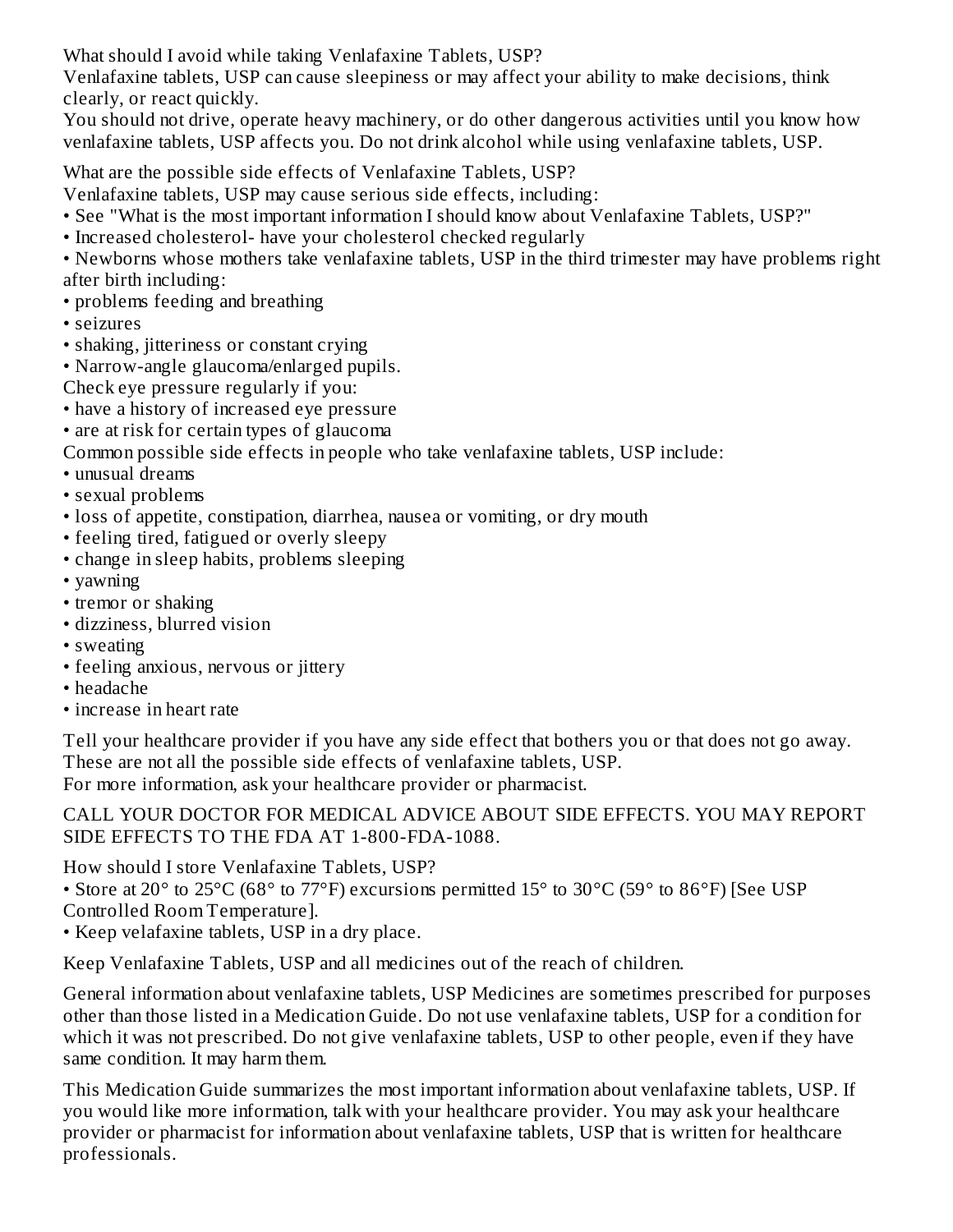To report SUSPECTED ADVERSE REACTIONS, contact Sun Pharmaceutical Industries, Inc. at 1- 800-818-4555.

What are the ingredients in Venlafaxine Tablets, USP?

**SODIUM STARCH GLYCOLATE TYPE A POTATO** (UNII: 58 56 J3G2A2)

**FERRIC OXIDE RED** (UNII: 1K0 9 F3G6 75)

**FERRIC OXIDE YELLOW** (UNII: EX438O2MRT) **MAGNESIUM STEARATE** (UNII: 70 0 9 7M6 I30 ) **SILICON DIOXIDE** (UNII: ETJ7Z6XBU4)

Active ingredient: (venlafaxine)

Inactive ingredients:

• Tablets: microcrystalline cellulose, lactose monohydrate, pregelatinized starch, sodium starch glycolate, iron oxide red, iron oxide yellow, colloidal silicon dioxide, and magnesium stearate

This Medication Guide has been approved by the U.S. Food and Drug Administration for all antidepressants.

| <b>VENLAFAXINE</b><br>D<br>DIAI DIF. SUIL I<br>Cranbury, NJ<br>NDC 57664 ---<br>$50mg$ <sup>*</sup><br>Generic For: EFFEXOR<br>*Each tablet contains Ventataxine hydrochloride. USP<br>equivalent to 50mg ventataxine base<br>Lett<br>Prod# 938 - 30<br>Packaged and <b>DIREC</b><br>Distributed By: | 30 Tabs<br>Discard After: 12/18<br>Aloharetta,<br>GA 30005 | CHILDREN<br>of this drug to<br>en 68-77<br>ONLY-KEEP OUT OF REACH OF<br>HDC 61919-<br>See package<br>Dosage:<br>ž<br><b>A BEATTEN</b><br>1.411111 | cause drowsines<br>taken wi<br>should be<br><b>Bolcation</b><br>water. | NDC 61919-938-30<br>Lot Exp Date 12/18<br><b>OC 61919-538-30</b><br>Lot Exp Date 12/18<br>Mitg NDC 57664 - 394 - 8<br><b>VENLAFAXINE SOmg</b><br>NDC 61919-938-30<br>Lot Exp Date 12/18<br>Mitg MDC 57664-394<br><b>FAXINE SOME</b><br>EDC 61919 - 938 - 30<br>Lot Exp Date 12/18<br>Mtp NDC 57664-354<br>. www | 30 Tabr<br>30 Tab<br>30 Tab:                     |          |
|------------------------------------------------------------------------------------------------------------------------------------------------------------------------------------------------------------------------------------------------------------------------------------------------------|------------------------------------------------------------|---------------------------------------------------------------------------------------------------------------------------------------------------|------------------------------------------------------------------------|-----------------------------------------------------------------------------------------------------------------------------------------------------------------------------------------------------------------------------------------------------------------------------------------------------------------|--------------------------------------------------|----------|
| <b>EFFEXOR</b>                                                                                                                                                                                                                                                                                       |                                                            |                                                                                                                                                   |                                                                        |                                                                                                                                                                                                                                                                                                                 |                                                  |          |
| venlafaxine tablet                                                                                                                                                                                                                                                                                   |                                                            |                                                                                                                                                   |                                                                        |                                                                                                                                                                                                                                                                                                                 |                                                  |          |
|                                                                                                                                                                                                                                                                                                      |                                                            |                                                                                                                                                   |                                                                        |                                                                                                                                                                                                                                                                                                                 |                                                  |          |
| <b>Product Information</b>                                                                                                                                                                                                                                                                           |                                                            |                                                                                                                                                   |                                                                        |                                                                                                                                                                                                                                                                                                                 |                                                  |          |
| Product Type                                                                                                                                                                                                                                                                                         | HUMAN PRESCRIPTION DRUG                                    |                                                                                                                                                   |                                                                        |                                                                                                                                                                                                                                                                                                                 | Item Code (Source) NDC:61919-938 (NDC:57664-394) |          |
| <b>Route of Administration</b>                                                                                                                                                                                                                                                                       | ORAL                                                       |                                                                                                                                                   |                                                                        |                                                                                                                                                                                                                                                                                                                 |                                                  |          |
|                                                                                                                                                                                                                                                                                                      |                                                            |                                                                                                                                                   |                                                                        |                                                                                                                                                                                                                                                                                                                 |                                                  |          |
| <b>Active Ingredient/Active Moiety</b>                                                                                                                                                                                                                                                               |                                                            |                                                                                                                                                   |                                                                        |                                                                                                                                                                                                                                                                                                                 |                                                  |          |
|                                                                                                                                                                                                                                                                                                      | <b>Ingredient Name</b>                                     |                                                                                                                                                   |                                                                        |                                                                                                                                                                                                                                                                                                                 | <b>Basis of Strength Strength</b>                |          |
| VENLAFAXINE HYDRO CHLORIDE (UNII: 7D7RX5A8MO) (VENLAFAXINE - UNII:GRZ5RCB1QG) VENLAFAXINE                                                                                                                                                                                                            |                                                            |                                                                                                                                                   |                                                                        |                                                                                                                                                                                                                                                                                                                 |                                                  | $50$ mg  |
|                                                                                                                                                                                                                                                                                                      |                                                            |                                                                                                                                                   |                                                                        |                                                                                                                                                                                                                                                                                                                 |                                                  |          |
| <b>Inactive Ingredients</b>                                                                                                                                                                                                                                                                          |                                                            |                                                                                                                                                   |                                                                        |                                                                                                                                                                                                                                                                                                                 |                                                  |          |
|                                                                                                                                                                                                                                                                                                      |                                                            | <b>Ingredient Name</b>                                                                                                                            |                                                                        |                                                                                                                                                                                                                                                                                                                 |                                                  | Strength |
| CELLULOSE, MICRO CRYSTALLINE (UNII: OP1R32D61U)                                                                                                                                                                                                                                                      |                                                            |                                                                                                                                                   |                                                                        |                                                                                                                                                                                                                                                                                                                 |                                                  |          |
| LACTOSE MONOHYDRATE (UNII: EWQ57Q8I5X)                                                                                                                                                                                                                                                               |                                                            |                                                                                                                                                   |                                                                        |                                                                                                                                                                                                                                                                                                                 |                                                  |          |
| STARCH, CORN (UNII: O8232NY3SJ)                                                                                                                                                                                                                                                                      |                                                            |                                                                                                                                                   |                                                                        |                                                                                                                                                                                                                                                                                                                 |                                                  |          |

**Product Characteristics Color** pink (PEACH) **Score** 2 pieces